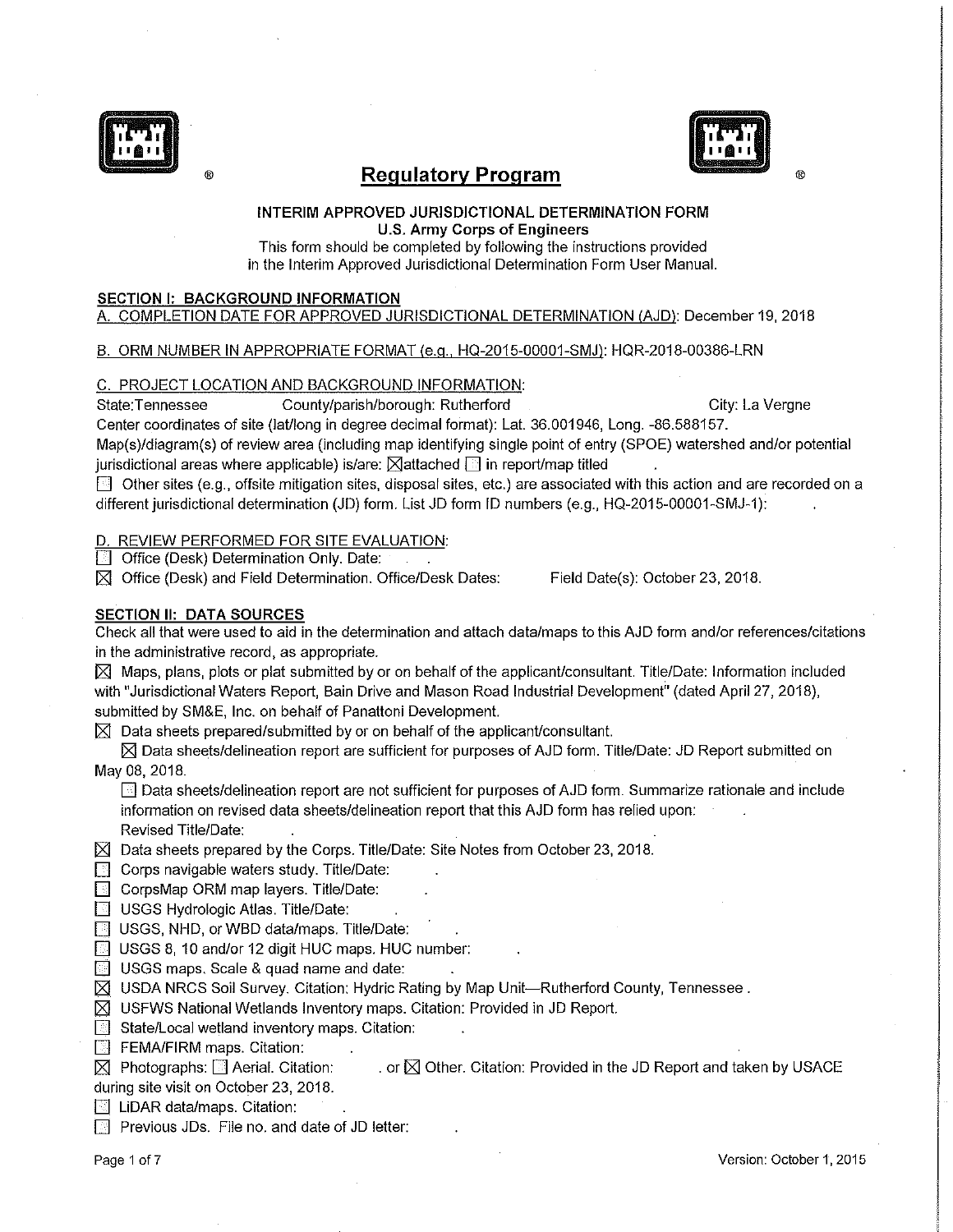$\Box$  Applicable/supporting case law:

D Applicable/supporting scientific literature:

 $\Box$  Other information (please specify):

## SECTION III: SUMMARY OF FINDINGS

#### Complete ORM "Aquatic Resource Upload Sheet" or Export and Print the Aquatic Resource Water Droplet Screen from ORM for All Waters and Features, Regardless of Jurisdictional Status - Required

A RIVERS AND HARBORS ACT (RHA) SECTION 10 DETERMINATION OF JURISDICTION:

 $\Box$  "navigable waters of the U.S." within RHA jurisdiction (as defined by 33 CFR part 329) in the review area.

• Complete Table 1 - Required

*NOTE:* If the navigable water is not subject to the ebb and flow of the tide or included on the District's list of Section 10 navigable waters list, DO NOT USE THIS FORM TO MAKE THE DETERMINATION. The District must continue to follow the procedure outlined in 33 CFR part 329.14 to make a Section 10 RHA navigability determination.

B. CLEAN WATER ACT (CWA) SECTION 404 DETERMINATION OF JURISDICTION: "waters of the U.S." within CWA jurisdiction (as defined by 33 CFR part 328.3) in the review area. Check all that apply.

 $\lceil \cdot \rceil$  (a)(1): All waters which are currently used, were used in the past, or may be susceptible to use in interstate or foreign commerce, including all waters which are subject to the ebb and flow of the tide. (Traditional Navigable Waters (TNWs))

• Complete Table 1 - Required

- D This AJD includes a case-specific (a)(1) TNW (Section 404 navigable-in-fact) determination on a water that has not previously been designated as such. Documentation required for this case-specific (a)(1) TNW determination is attached.
- $\boxed{3}$  (a)(2): All interstate waters, including interstate wetlands.

## • Complete Table 2 - Required

- $\boxed{\phantom{a}}$  (a)(3): The territorial seas,
	- Complete Table 3 Required
- $\Box$  (a)(4): All impoundments of waters otherwise identified as waters of the U.S. under 33 CFR part 328.3.

#### • Complete Table 4 - Required

 $\Box$  (a)(5): All tributaries, as defined in 33 CFR part 328.3, of waters identified in paragraphs (a)(1)-(a)(3) of 33 CFR part 328.3.

#### • Complete Table 5 - Required

 $\Box$  (a)(6): All waters adjacent to a water identified in paragraphs (a)(1)-(a)(5) of 33 CFR part 328.3, including wetlands, ponds, lakes, oxbows, impoundments, and similar waters.

## • Complete Table 6 - Required

 $\Box$  Bordering/Contiguous.

Neighboring:

- $\Box$  (c)(2)(i): All waters located within 100 feet of the ordinary high water mark (OHWM) of a water identified in paragraphs (a)(1)-(a)(5) of 33 CFR part 328.3.
- $\boxed{3}$  (c)(2)(ii): All waters located within the 100-year floodplain of a water identified in paragraphs (a)(1)-(a)(5) of 33 CFR part 328.3 and not more than 1,500 feet of the OHWM of such water.
- $\Box$  (c)(2)(iii): All waters located within 1,500 feet of the high tide line of a water identified in paragraphs (a)(1) or (a)(3) of 33 CFR part 328,3, and all waters within 1,500 feet of the OHWM of the Great Lakes.
- $\boxdot$  (a)(7): All waters identified in 33 CFR 328.3(a)(7)(i)-(v) where they are determined, on a case-specific basis, to have a significant nexus to a water identified in paragraphs (a)(1)-(a)(3) of 33 CFR part 328.3.
	- Complete Table 7 for the significant nexus determination, Attach a map delineating the SPOE watershed boundary with (a)(7) waters identified in the similarly situated analysis, - Required **D** Includes water(s) that are geographically and physically adjacent per (a)(6), but are being used for established, normal farming, silviculture, and ranching activities (33 USC Section 1344(f)(1)) and therefore are not adjacent and require a case-specific significant nexus determination.
- $\boxdot$  (a)(8): All waters located within the 100-year floodplain of a water identified in paragraphs (a)(1)-(a)(3) of 33 CFR part 328.3 not covered by (c)(2)(ii) above and all waters located within 4,000 feet of the high tide line or OHWM of a water identified in paragraphs (a)(1)-(a)(5) of 33 CFR part 328.3 where they are determined on a case-specific basis to have a significant nexus to a water identified in paragraphs (a)(1 )-(a)(3) of 33 CFR part 328.3,
	- Complete Table 8 for the significant nexus determination, Attach a map delineating the SPOE watershed boundary with  $(a)(8)$  waters identified in the similarly situated analysis. - Required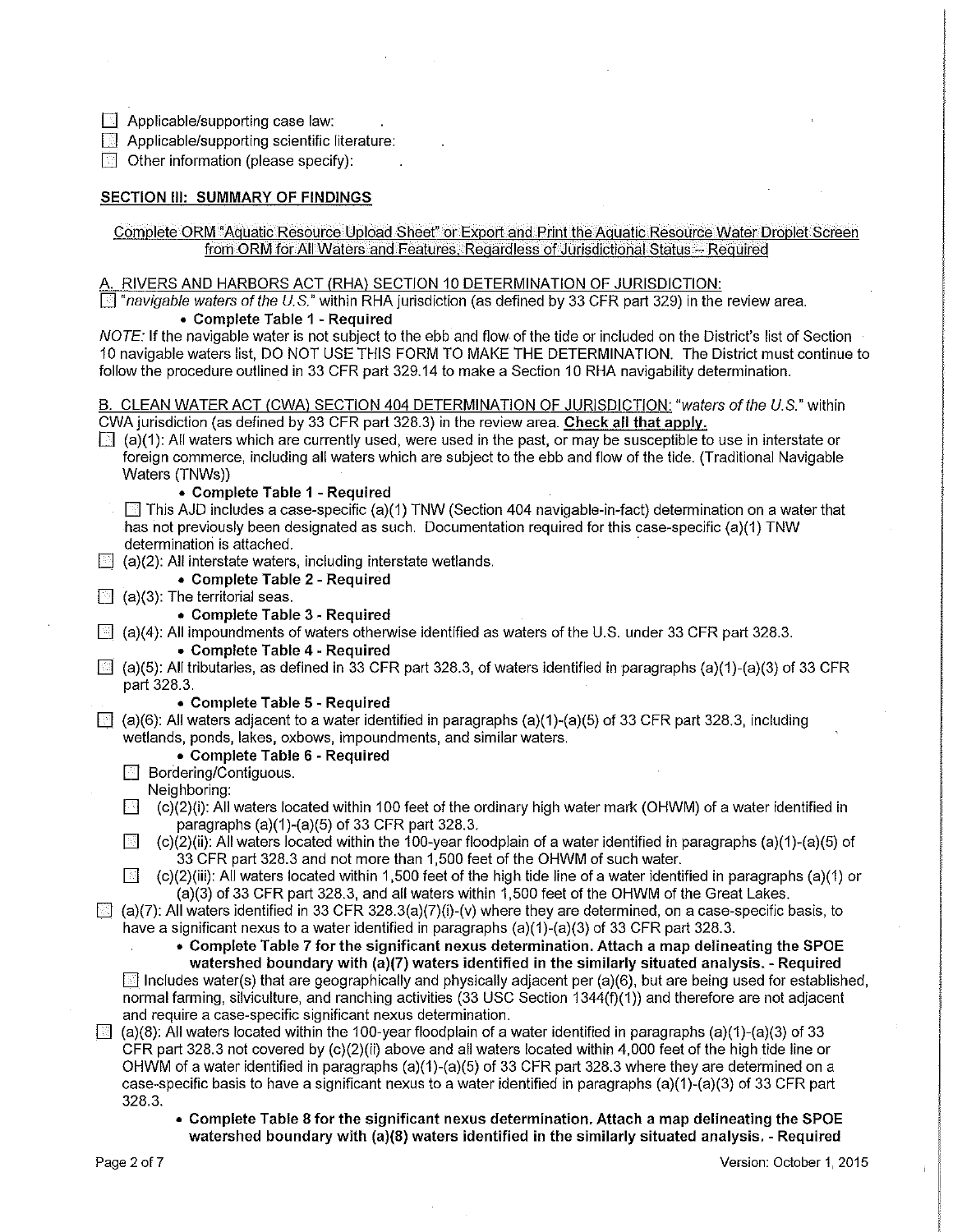$\Box$  Includes water(s) that are geographically and physically adjacent per (a)(6), but are being used for established, normal farming, silviculture, and ranching activities (33 USC Section 1344(f)(1)) and therefore are not adjacent and require a case-specific significant nexus determination.

#### C. NON-WATERS OF THE U.S. FINDINGS:

#### **Check all that apply.**

 $\Box$  The review area is comprised entirely of dry land.

 $\Box$  Potential-(a)(7) Waters: Waters that DO NOT have a significant nexus to a water identified in paragraphs (a)(1)-(a)(3) of 33 CFR part 328.3.

> • **Complete Table 9 and attach a map delineating the SPOE watershed boundary with potential (a)(7) waters identified in the similarly situated analysis. - Required**

 $\Box$  Includes water(s) that are geographically and physically adjacent per (a)(6), but are being used for established, normal farming, silviculture, and ranching activities (33 USC Section 1344(f)(1)) and therefore are not adjacent and require a case-specific significant nexus determination.

- D Potential-(a)(8) Waters: Waters that DO NOT have a significant nexus to a water identified in paragraphs (a)(1)-(a)(3) of 33 CFR part 328.3.
	- **Complete Table 9 and attach a map delineating the SPOE watershed boundary with potential (a){B) waters identified in the similarly situated analysis. - Required**

 $\Box$  Includes water(s) that are geographically and physically adjacent per (a)(6), but are being used for established, normal farming, silviculture, and ranching activities (33 USC Section 1344(f)(1)) and therefore are not adjacent and require a case-specific significant nexus determination.

 $\boxtimes$  Excluded Waters (Non-Waters of U.S.), even where they otherwise meet the terms of paragraphs (a)(4)-(a)(8):

#### • **Complete Table 10 - Required**

- $\Box$  (b)(1): Waste treatment systems, including treatment ponds or lagoons designed to meet the requirements of the CWA.
- $\boxed{\phantom{a}}$  (b)(2): Prior converted cropland.
- $\Box$  (b)(3)(i): Ditches with ephemeral flow that are not a relocated tributary or excavated in a tributary.
- $\Box$  (b)(3)(ii): Ditches with intermittent flow that are not a relocated tributary, excavated in a tributary, or drain wetlands.
- $\Box$  (b)(3)(iii): Ditches that do not flow, either directly or through another water, into a water identified in paragraphs  $(a)(1)-(a)(3)$ .
- $\Box$  (b)(4)(i): Artificially irrigated areas that would revert to dry land should application of water to that area cease.
- $\Box$  (b)(4)(ii): Artificial, constructed lakes and ponds created in dry land such as farm and stock watering ponds,
- irrigation ponds, settling basins, fields flooded for rice growing, log cleaning ponds, or cooling ponds.
- $\mathbb{B}$  (b)(4)(iii): Artificial reflecting pools or swimming pools created in dry land.<sup>1</sup>
- $\sqrt{2}$  (b)(4)(iv): Small ornamental waters created in dry land.<sup>1</sup>
- $\Box$  (b)(4)(v): Water-filled depressions created in dry land incidental to mining or construction activity, including pits excavated for obtaining fill, sand, or gravel that fill with water.
- $\boxtimes$  (b)(4)(vi): Erosional features, including gullies, rills, and other ephemeral features that do not meet the definition of tributary, non-wetland swales, and lawfully constructed grassed waterways. <sup>1</sup>
	- (b) $(4)$ (vii): Puddles.<sup>1</sup>
- $\Box$  (b)(5): Groundwater, including groundwater drained through subsurface drainage systems.<sup>1</sup>
- $\Box$  (b)(6): Stormwater control features constructed to convey, treat, or store stormwater that are created in dry land.<sup>1</sup>
- $\Box$  (b)(7): Wastewater recycling structures created in dry land; detention and retention basins built for wastewater recycling; groundwater recharge basins; percolation ponds built for wastewater recycling; and water distributary structures built for wastewater recycling.

## D Other non-jurisdictional waters/features within review area that do not meet the definitions in 33 CFR 328.3 of (a)(1)-(a)(8) waters and are not excluded waters identified in (b)(1)-(b)(7).

## • **Complete Table 11 - Required.**

#### D. ADDITIONAL COMMENTS TO SUPPORT AJD:

<sup>1</sup>**In many cases these excluded features will not be specifically identified on the AJD form, unless specifically requested. Corps Districts may, in case-by-case instances, choose to identify some or all of these features within the review area.**  Page 3 of 7 Version: October 1, 2015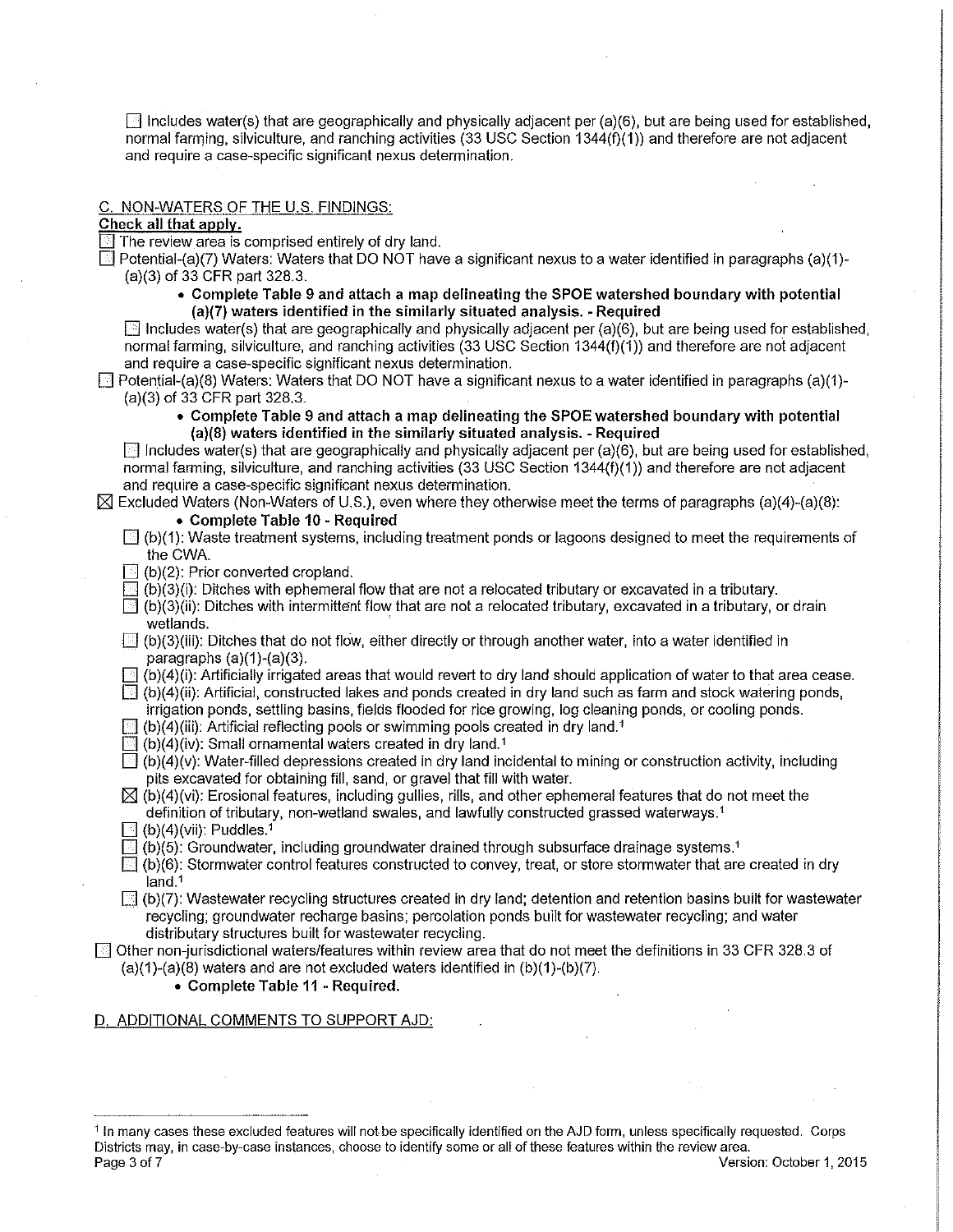$\bigwedge$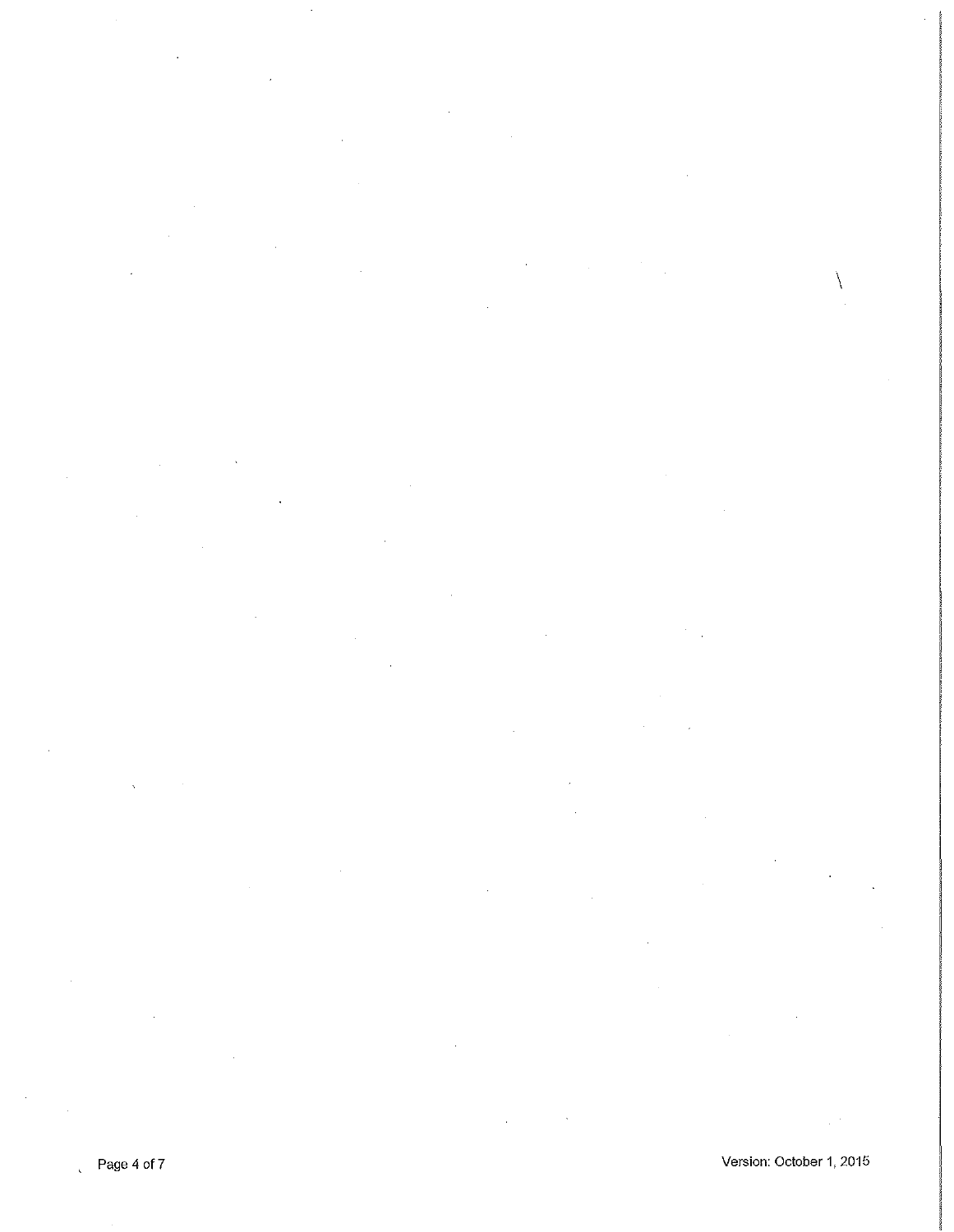# Jurisdictional Waters of the U.S.

# Table 1. (a)(1) Traditional Navigable Waters

| (a)(1) Waters Name                                           | (a)(1) Criteria | Rationale to Support (a)(1) Designation<br>Include High Tide Line or Ordinary High Water Mark indicators, when<br>' applicable. |
|--------------------------------------------------------------|-----------------|---------------------------------------------------------------------------------------------------------------------------------|
| N/A<br>the local state was seen the state of the local state | Choose an item. | N/A                                                                                                                             |

# Table 2. (a)(2) Interstate Waters

| <b>Waters Name</b><br>(a)(2) | Rationale to Support (a)(2) Designation |
|------------------------------|-----------------------------------------|
| N/A                          | N/A<br>____<br>---------                |

## Table 3. (a)(3) Territorial Seas

| ---------     | ----------                    |
|---------------|-------------------------------|
| <b>Waters</b> | <b>TAARTAL</b>                |
| (a)(3)        | Rationale to Support (a)(3) L |
| Name          | ) Designation                 |
| N/A           | N/A                           |

# Table 4. (a)(4) Impoundments

| Waters Name<br>(a)(4)<br>---------- | Rationale to Support (a)(4) Designation     |
|-------------------------------------|---------------------------------------------|
| N/A                                 | N/A<br>_____<br>-----------                 |
| N/A                                 | N/A<br>______<br>-----<br>_________________ |

# Table 5. (a)(5)Tributaries

| (a)(5) Waters Name | <b>Flow Regime</b> | $(a)(1)-(a)(3)$ Water<br>Name to which<br>this $(a)(5)$<br><b>Tributary Flows</b> | Tributary<br><b>Breaks</b> | Rationale for (a)(5) Designation and Additional<br>Discussion.<br>Identify flowpath to $(a)(1)-(a)(3)$ water or attach map<br>identifying the flowpath; explain any breaks or flow<br>through excluded/non-jurisdictional features, etc. |  |  |  |  |
|--------------------|--------------------|-----------------------------------------------------------------------------------|----------------------------|------------------------------------------------------------------------------------------------------------------------------------------------------------------------------------------------------------------------------------------|--|--|--|--|
| N/A                | Choose an<br>item. | N/A                                                                               | . Choose an<br>item.       | N/A                                                                                                                                                                                                                                      |  |  |  |  |
| N/A                | Choose an<br>item. | N/A                                                                               | . Choose an<br>item.       | N/A                                                                                                                                                                                                                                      |  |  |  |  |

Page 5 of 7 Version: October 1, 2015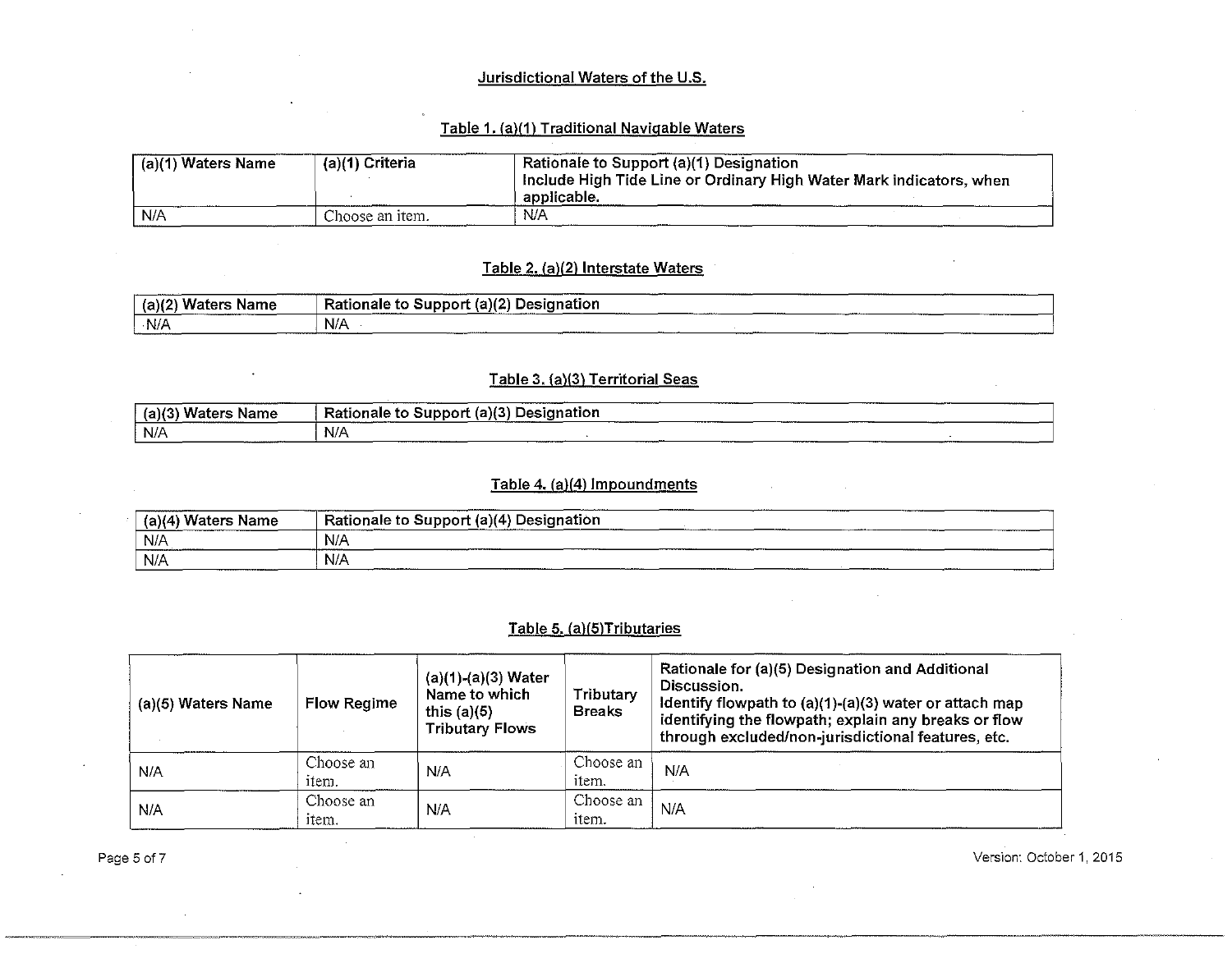# Table 6. (a){6\ Adjacent Waters

| (a)(6) Waters Name | $(a)(1)-(a)(5)$ Water<br>Name to which this<br><b>Water is Adjacent</b> | Rationale for (a)(6) Designation and Additional Discussion.<br>Identify the type of water and how the limits of jurisdiction were established (e.g.,<br>wetland, 87 Manual/Regional Supplement); explain how the 100-year floodplain<br>and/or the distance threshold was determined; whether this water extends beyond<br>a threshold; explain if the water is part of a mosaic, etc. |  |  |  |  |  |
|--------------------|-------------------------------------------------------------------------|----------------------------------------------------------------------------------------------------------------------------------------------------------------------------------------------------------------------------------------------------------------------------------------------------------------------------------------------------------------------------------------|--|--|--|--|--|
| N/A                | N/A                                                                     | N/A                                                                                                                                                                                                                                                                                                                                                                                    |  |  |  |  |  |
| N/A                | N/A                                                                     | N/A                                                                                                                                                                                                                                                                                                                                                                                    |  |  |  |  |  |
| N/A                | N/A                                                                     | N/A                                                                                                                                                                                                                                                                                                                                                                                    |  |  |  |  |  |
| N/A                | N/A                                                                     | N/A                                                                                                                                                                                                                                                                                                                                                                                    |  |  |  |  |  |

# Table 7. (a)(7) Waters

| <b>SPOE</b><br>Name | ' (a)(7) Waters Name | (a)(1)-(a)(3) Water<br>Name to which<br>this Water has a<br>Significant<br><b>Nexus</b> | <b>Significant Nexus Determination</b><br>Identify SPOE watershed; discuss whether any similarly situated waters were<br>present and aggregated for SND; discuss data, provide analysis, and<br>summarize how the waters have more than speculative or insubstantial effect<br>on the physical, chemical, or biological integrity of the (a)(1)-(a)(3) water, etc. |
|---------------------|----------------------|-----------------------------------------------------------------------------------------|--------------------------------------------------------------------------------------------------------------------------------------------------------------------------------------------------------------------------------------------------------------------------------------------------------------------------------------------------------------------|
| N/A                 | N/A                  | N/A                                                                                     | N/A                                                                                                                                                                                                                                                                                                                                                                |
| N/A                 | N/A                  | N/A                                                                                     | N/A                                                                                                                                                                                                                                                                                                                                                                |

# Table 8. (a)(8) Waters

| <b>SPOE</b><br>Name | $(a)(1)-(a)(3)$ Water<br>Name to which<br>this Water has a<br>(a)(8) Waters Name<br>Significant<br><b>Nexus</b> |     | <b>Significant Nexus Determination</b><br>Identify SPOE watershed; explain how 100-yr floodplain and/or the distance<br>threshold was determined; discuss whether waters were determined to be<br>similarly situated to subject water and aggregated for SND; discuss data,<br>provide analysis, and then summarize how the waters have more than<br>speculative or insubstantial effect the on the physical, chemical, or biological<br>integrity of the $(a)(1)-(a)(3)$ water, etc. |
|---------------------|-----------------------------------------------------------------------------------------------------------------|-----|---------------------------------------------------------------------------------------------------------------------------------------------------------------------------------------------------------------------------------------------------------------------------------------------------------------------------------------------------------------------------------------------------------------------------------------------------------------------------------------|
| N/A                 | N/A                                                                                                             | N/A | N/A                                                                                                                                                                                                                                                                                                                                                                                                                                                                                   |
| N/A                 | N/A                                                                                                             | N/A | N/A                                                                                                                                                                                                                                                                                                                                                                                                                                                                                   |

Page 6 of 7 Version: October 1, 2015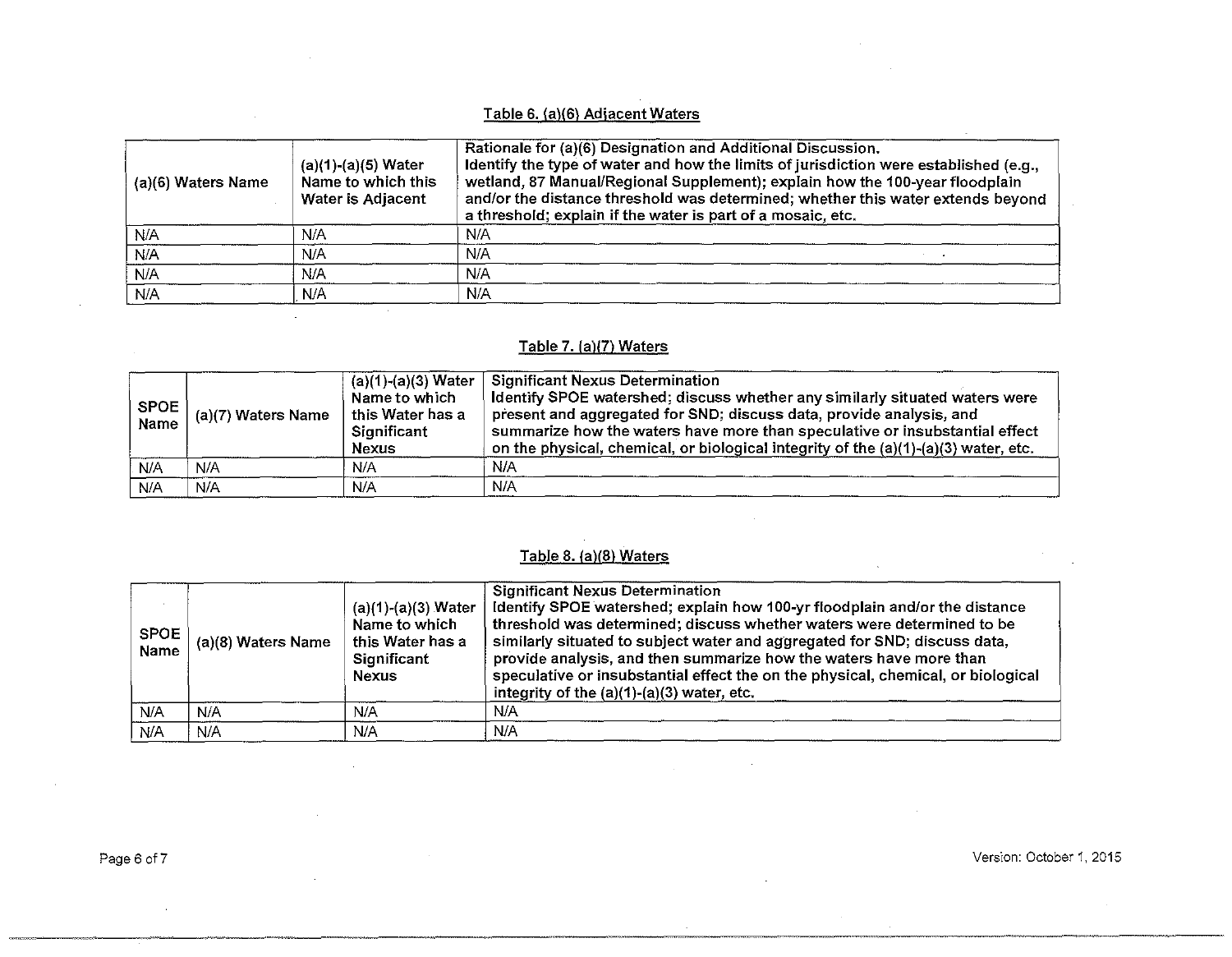# Non-Jurisdictional Waters

# Table 9. Non-Waters/No Significant Nexus

| <b>SPOE</b><br><b>Name</b> | Non-(a) $(7)/(a)(8)$<br><b>Waters Name</b> | $(a)(1)-(a)(3)$<br>Water Name to<br>which this<br><b>Water DOES</b><br>NOT have a<br>Significant<br><b>Nexus</b> | Basis for Determination that the Functions DO NOT Contribute Significantly to the<br>Chemical, Physical, or Biological Integrity of the (a)(1)-(a)(3) Water.<br>Identify SPOE watershed; explain how 100-yr floodplain and/or the distance threshold<br>was determined; discuss whether waters were determined to be similarly situated to<br>the subject water; discuss data, provide analysis, and summarize how the waters did<br>not have more than a speculative or insubstantial effect on the physical, chemical, or<br>biological integrity of the $(a)(1)-(a)(3)$ water. |
|----------------------------|--------------------------------------------|------------------------------------------------------------------------------------------------------------------|-----------------------------------------------------------------------------------------------------------------------------------------------------------------------------------------------------------------------------------------------------------------------------------------------------------------------------------------------------------------------------------------------------------------------------------------------------------------------------------------------------------------------------------------------------------------------------------|
| N/A                        | N/A                                        | N/A                                                                                                              | N/A                                                                                                                                                                                                                                                                                                                                                                                                                                                                                                                                                                               |
| N/A                        | N/A                                        | `N/A                                                                                                             | N/A                                                                                                                                                                                                                                                                                                                                                                                                                                                                                                                                                                               |

# Table 10. Non-Waters/Excluded Waters and Features

| Paragraph (b) Excluded<br>Feature/Water Name | Rationale for Paragraph (b) Excluded Feature/Water and Additional Discussion.                                                                                                                                                                                                |
|----------------------------------------------|------------------------------------------------------------------------------------------------------------------------------------------------------------------------------------------------------------------------------------------------------------------------------|
| HQR-2018-00386-LRN-<br>-S1                   | Based on a field review and further investigation, S1 meets the criteria for exclusion per (b)(4)(vi), erosional<br>features, because it lacks the physical characteristics of bed and bank that are required to meet the defintion<br>of a tributary per 33 C.F.R 328.3.    |
| HQR-2018-00386-LRN-<br>-S2                   | Based on a field review and further investigation, S2 meets the criteria for exclusion per $(b)(4)(vi)$ , erosional<br>features, because it lacks the physical characteristics of bed and bank that are required to meet the defintion<br>of a tributary per 33 C.F.R 328.3. |

# Table 11. Non-Waters/Other

| Other Non-Waters of | Rationale for Non-Waters of U.S. Feature/Water and Additional Discussion.<br>,,,,,,,,,,,,,,,,,,,,,<br> |
|---------------------|--------------------------------------------------------------------------------------------------------|
| N/A                 | N/A<br>-----------<br>---------                                                                        |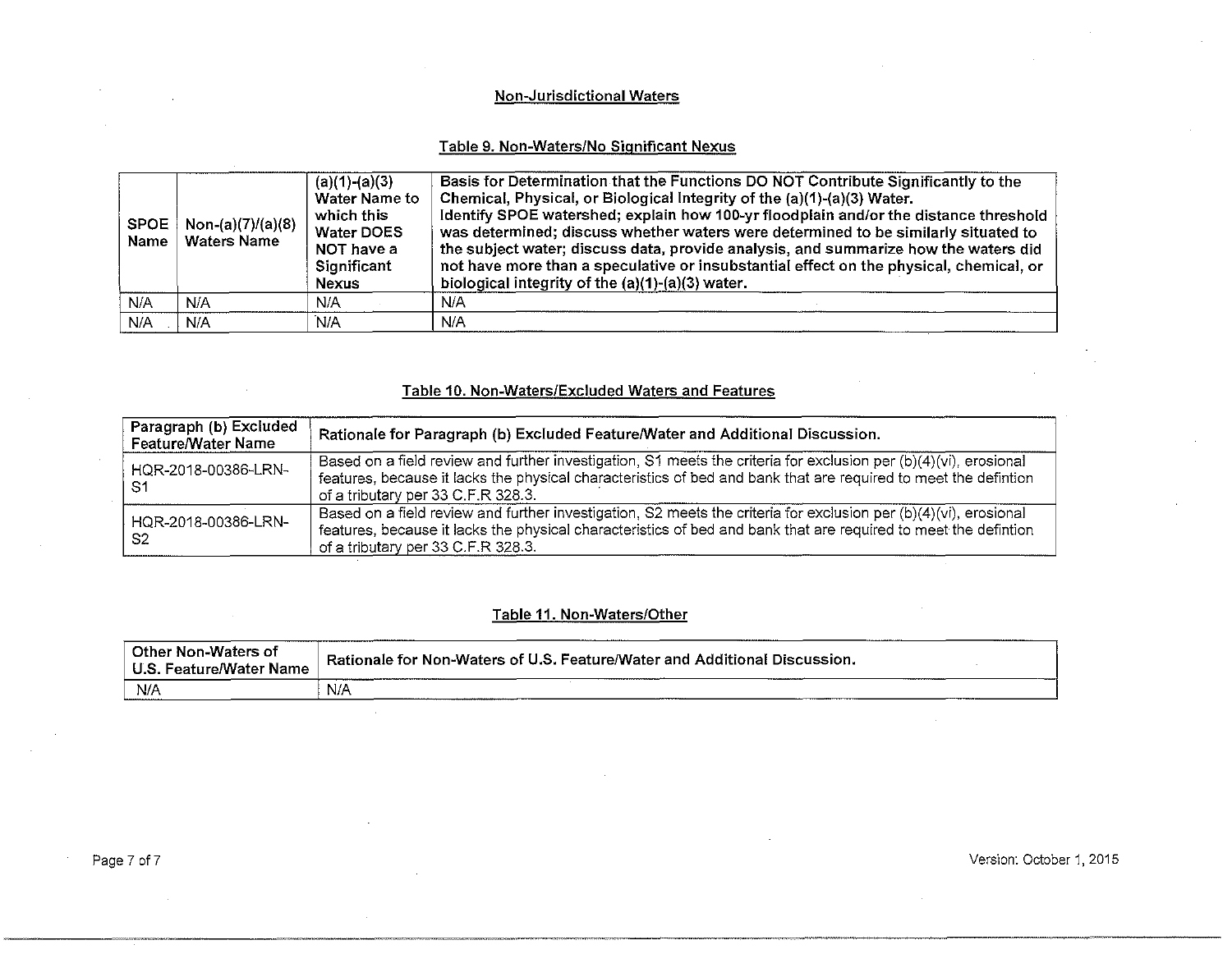| Waters_Name           | Cowardin_Code  | HGM_Code | Meas_Type | Amount | Units | Waters Type | Latitude | Longitude   | Local_Waterway |
|-----------------------|----------------|----------|-----------|--------|-------|-------------|----------|-------------|----------------|
| HQR-2018-00386-LRN-S1 | R <sub>6</sub> |          | Linear    | 404    | FOOT  | EXCLDB4VI   | 36.0029  | $-86.58838$ |                |
| HQR-2018-00386-LRN-S2 | R6             |          | Linear    | 237    | FOOT  | EXCLDB4VI   | 36.00279 | $-86.58816$ |                |
|                       |                |          |           |        |       |             |          |             |                |
|                       |                |          |           |        |       |             |          |             |                |
|                       |                |          |           |        |       |             |          |             |                |
|                       |                |          |           |        |       |             |          |             |                |
|                       |                |          |           |        |       |             |          |             |                |
|                       |                |          | $\cdot$   |        |       |             |          |             |                |
|                       |                |          |           |        |       |             |          |             |                |
|                       |                |          |           |        |       |             |          |             |                |
|                       |                |          |           |        |       | $\sim$      |          |             |                |
|                       |                |          |           |        |       |             |          |             |                |
|                       |                |          |           |        |       |             |          |             |                |
|                       |                |          |           |        |       |             |          |             |                |
| $\sim$<br>$\sim$      |                |          |           |        |       |             |          |             |                |
|                       |                |          |           |        |       |             |          |             |                |
|                       |                |          |           |        |       |             |          |             |                |
|                       |                |          |           |        |       |             |          |             |                |
|                       |                |          |           |        |       |             |          |             |                |
|                       |                |          |           |        |       |             |          |             |                |
|                       |                |          |           |        |       |             |          |             |                |
|                       |                |          |           |        |       |             |          |             |                |
|                       |                |          |           |        |       |             |          |             |                |
|                       |                |          |           |        |       |             |          |             |                |

J.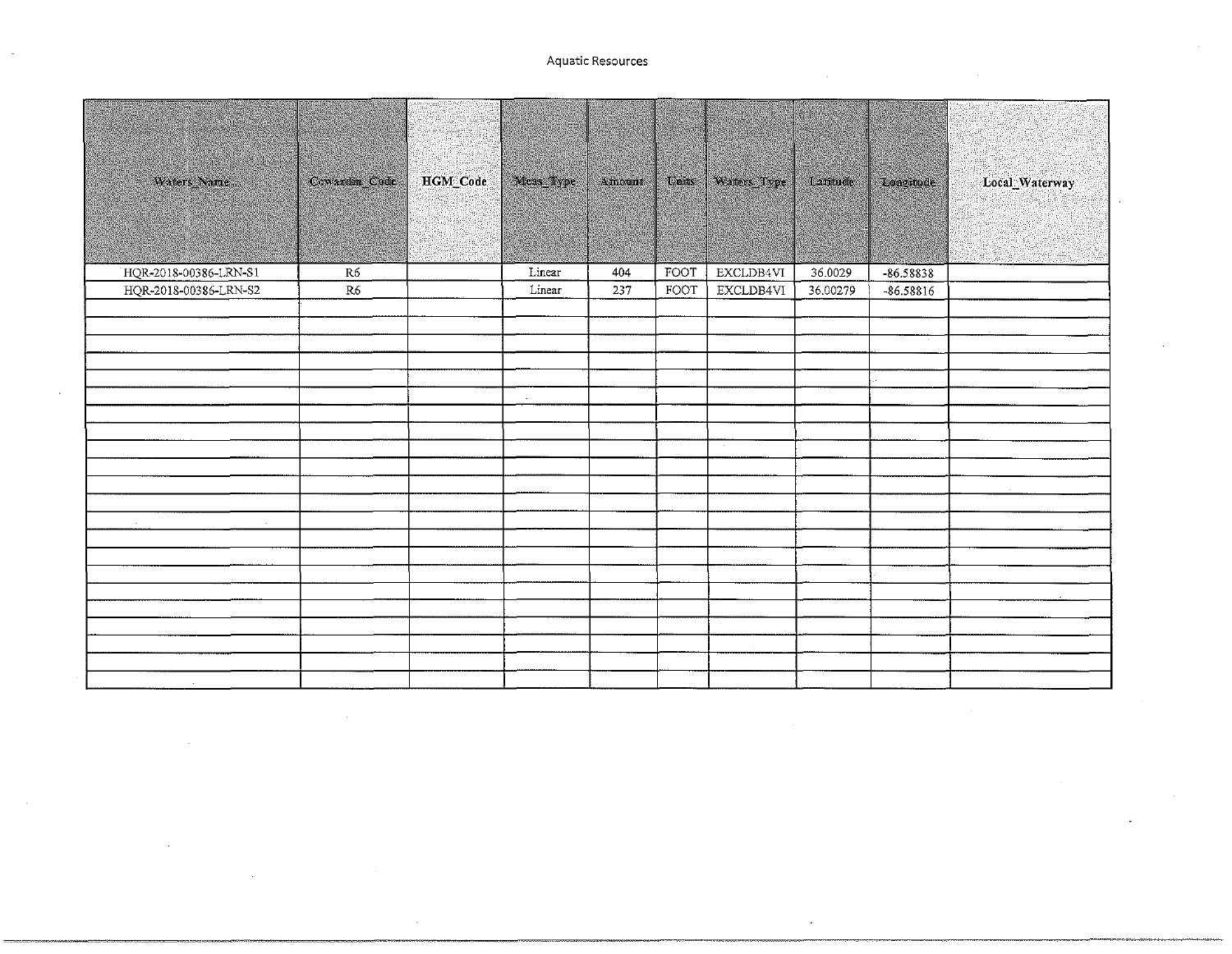# (a)(l} Waters of the U.S.

|                    |                         |                   | WATERS OF THE U.S.                      |
|--------------------|-------------------------|-------------------|-----------------------------------------|
| (a)(1) Waters Name | OHWM or HTL<br>Present? | $(a)(1)$ Criteria | Rationale to Support (a)(1) Designation |
| Waters_Name        |                         |                   |                                         |
|                    |                         |                   | $\sim$                                  |
|                    |                         |                   |                                         |
|                    |                         |                   |                                         |
|                    |                         |                   |                                         |
|                    |                         |                   |                                         |
|                    |                         |                   |                                         |
|                    |                         |                   |                                         |
|                    |                         |                   |                                         |
|                    |                         |                   |                                         |
|                    | $\sim$                  |                   |                                         |
|                    |                         |                   |                                         |
|                    |                         |                   |                                         |
| $\sim$             |                         |                   | $\sim$                                  |
| <b>COL</b>         |                         |                   |                                         |
| $\sim$             |                         |                   |                                         |
|                    |                         |                   | $\sim$                                  |
|                    |                         |                   |                                         |
|                    |                         |                   |                                         |
|                    |                         |                   |                                         |
|                    |                         | $\epsilon$        |                                         |
|                    |                         |                   |                                         |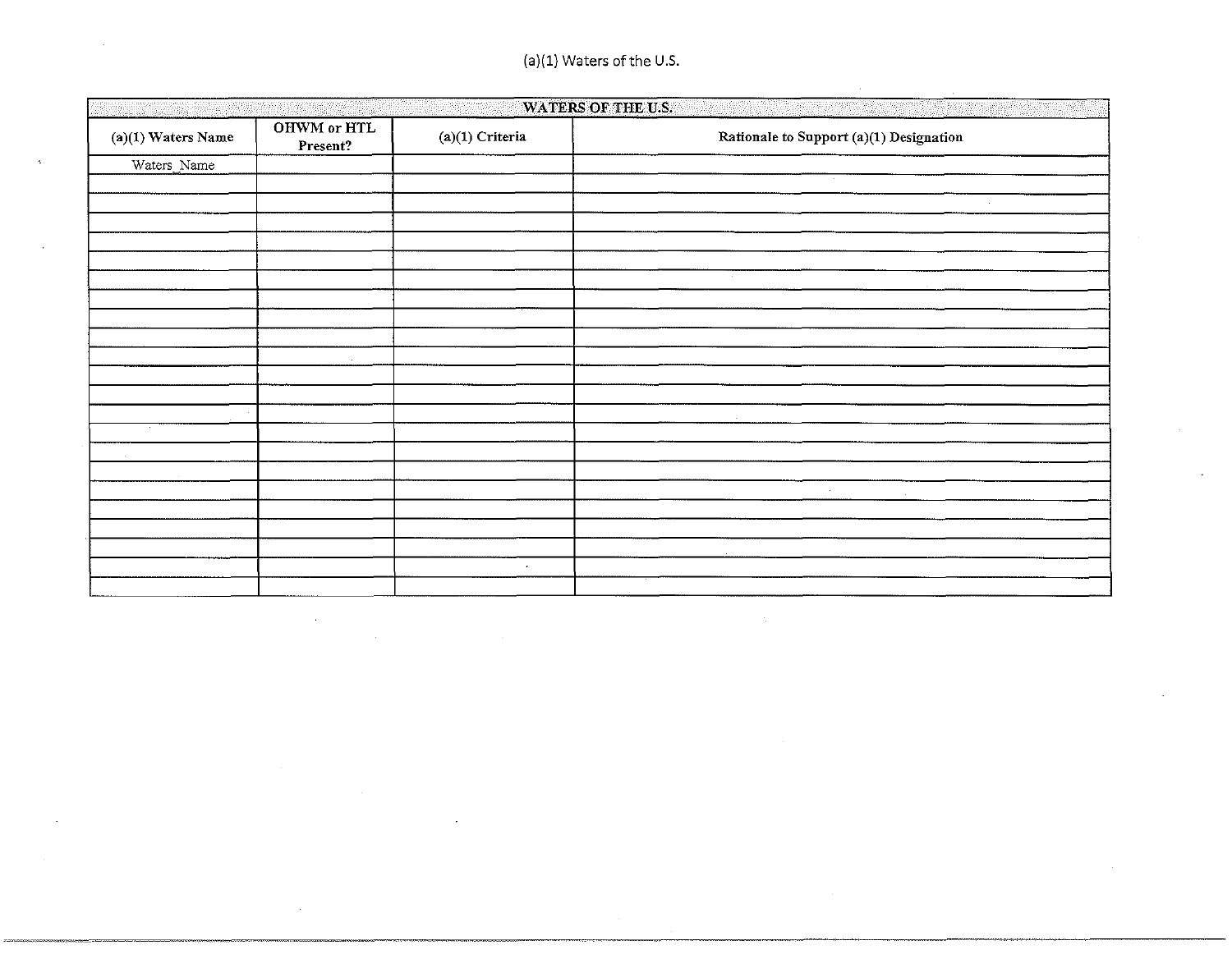(a)(2) Waters of the U.S.

 $\overline{\phantom{a}}$ 

|                                  | <b>WATERS OF THE U.S.</b>                                       |
|----------------------------------|-----------------------------------------------------------------|
| Measured from<br>Wetland or OHWM | $\epsilon$<br>Rationale to Support (a)(2) Designation<br>$\sim$ |
|                                  | $\sim 10^{-1}$                                                  |
|                                  |                                                                 |
|                                  |                                                                 |
|                                  |                                                                 |
|                                  |                                                                 |
|                                  |                                                                 |
|                                  |                                                                 |
|                                  |                                                                 |
|                                  |                                                                 |
|                                  |                                                                 |
|                                  |                                                                 |
|                                  | $\sim$                                                          |
|                                  | $\lambda$                                                       |
|                                  |                                                                 |
|                                  |                                                                 |
|                                  |                                                                 |
|                                  |                                                                 |
|                                  |                                                                 |
|                                  |                                                                 |
|                                  |                                                                 |
|                                  |                                                                 |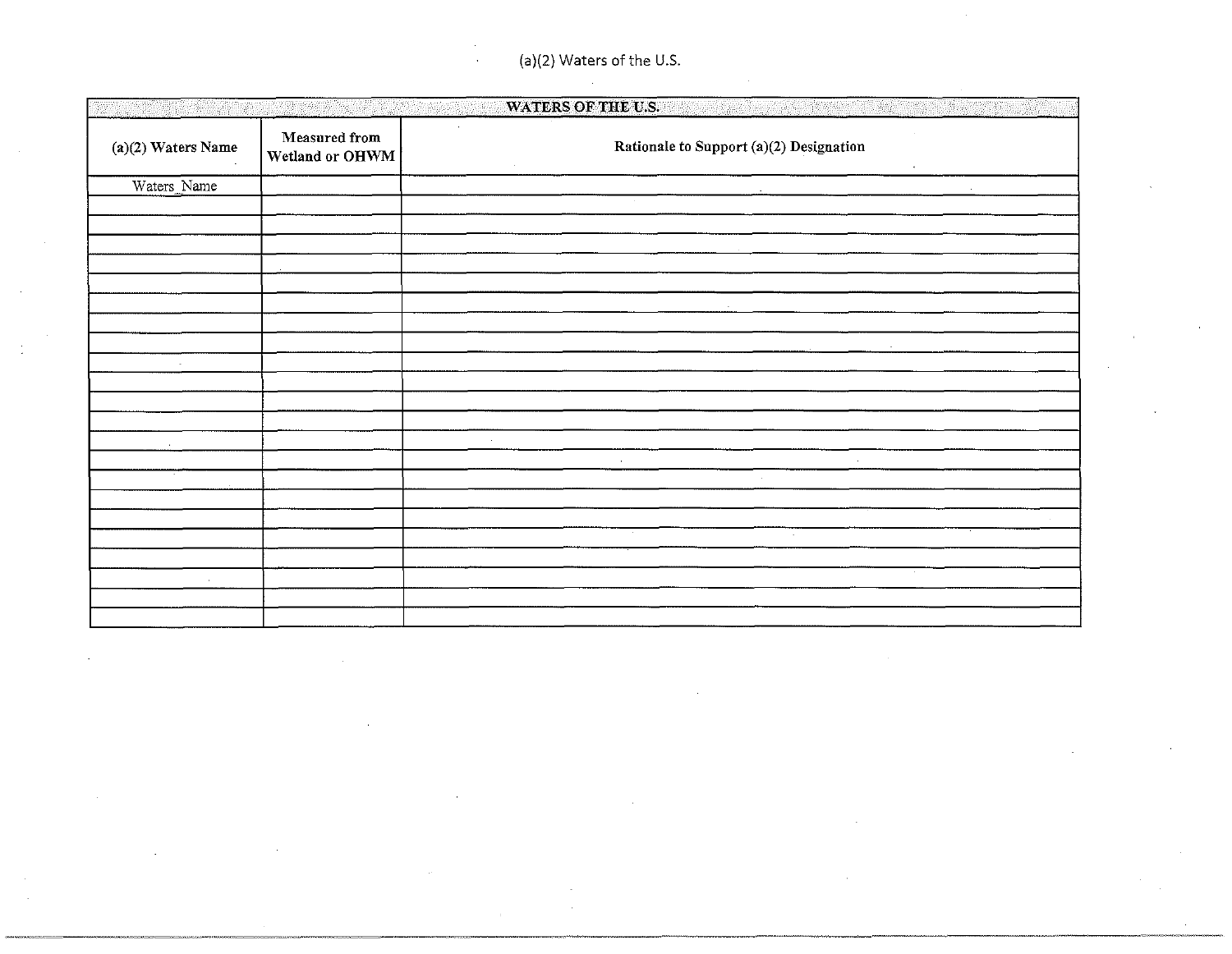(a)(3) Waters of the U.S.

|                             | WATERS OF THE U.S.                      |  |
|-----------------------------|-----------------------------------------|--|
| $\sqrt{(a)(3)}$ Waters Name | Rationale to Support (a)(3) Designation |  |
| Waters_Name                 |                                         |  |
|                             | $\alpha = -1$                           |  |
|                             |                                         |  |
|                             |                                         |  |
|                             |                                         |  |
|                             |                                         |  |
|                             | $\epsilon$                              |  |
|                             |                                         |  |
|                             | $\ddot{\phantom{1}}$                    |  |
|                             | $\ddot{\phantom{a}}$                    |  |
| $\cdot$                     |                                         |  |
|                             |                                         |  |
|                             |                                         |  |
|                             |                                         |  |
|                             |                                         |  |
|                             |                                         |  |
|                             |                                         |  |
|                             |                                         |  |
|                             |                                         |  |
|                             | $\sim$                                  |  |
|                             |                                         |  |
|                             |                                         |  |
|                             |                                         |  |
|                             |                                         |  |

 $\sim$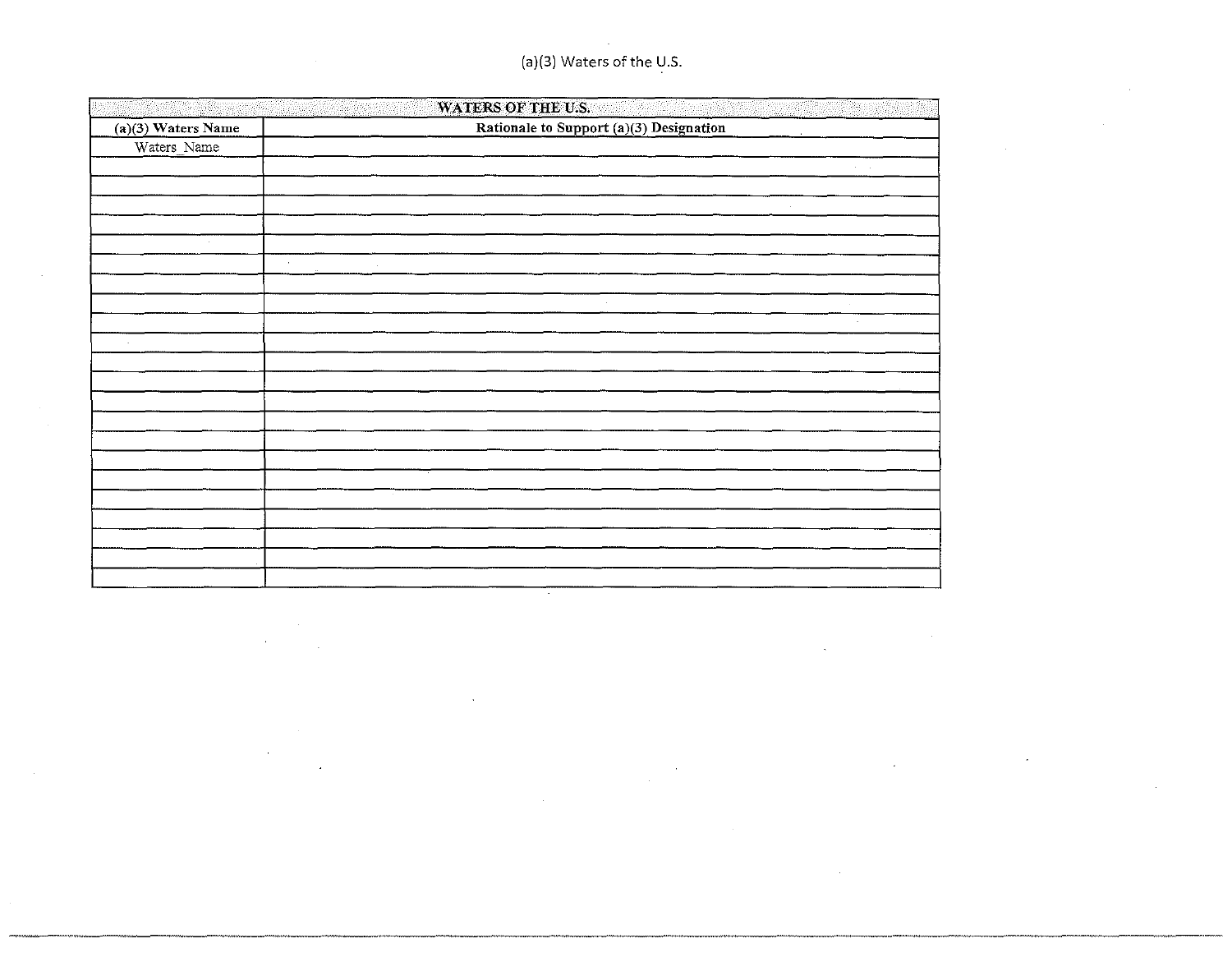# (a)(4) Waters of the U.S.

 $\sim$ 

 $\sim$ 

~ ..•..... ~~~--~~---~~--~~~~-~~~~-~~~~~~~~~~~~~~~~~~~~~~~~~~~~~~~~~~~~~~~~~~~~~~~~

|                      | WATERS OF THE U.S.                      |
|----------------------|-----------------------------------------|
| $(a)(4)$ Waters Name | Rationale to Support (a)(4) Designation |
| Waters_Name          |                                         |
|                      |                                         |
|                      |                                         |
|                      |                                         |
|                      |                                         |
|                      |                                         |
|                      |                                         |
|                      |                                         |
|                      |                                         |
|                      |                                         |
|                      |                                         |
|                      |                                         |
|                      |                                         |
|                      |                                         |
|                      |                                         |
|                      |                                         |
|                      |                                         |
|                      |                                         |
|                      | $\bullet$                               |
|                      |                                         |
|                      |                                         |
|                      |                                         |
|                      |                                         |

 $\sim$ 

 $\mathcal{L}_{\mathbf{r}}$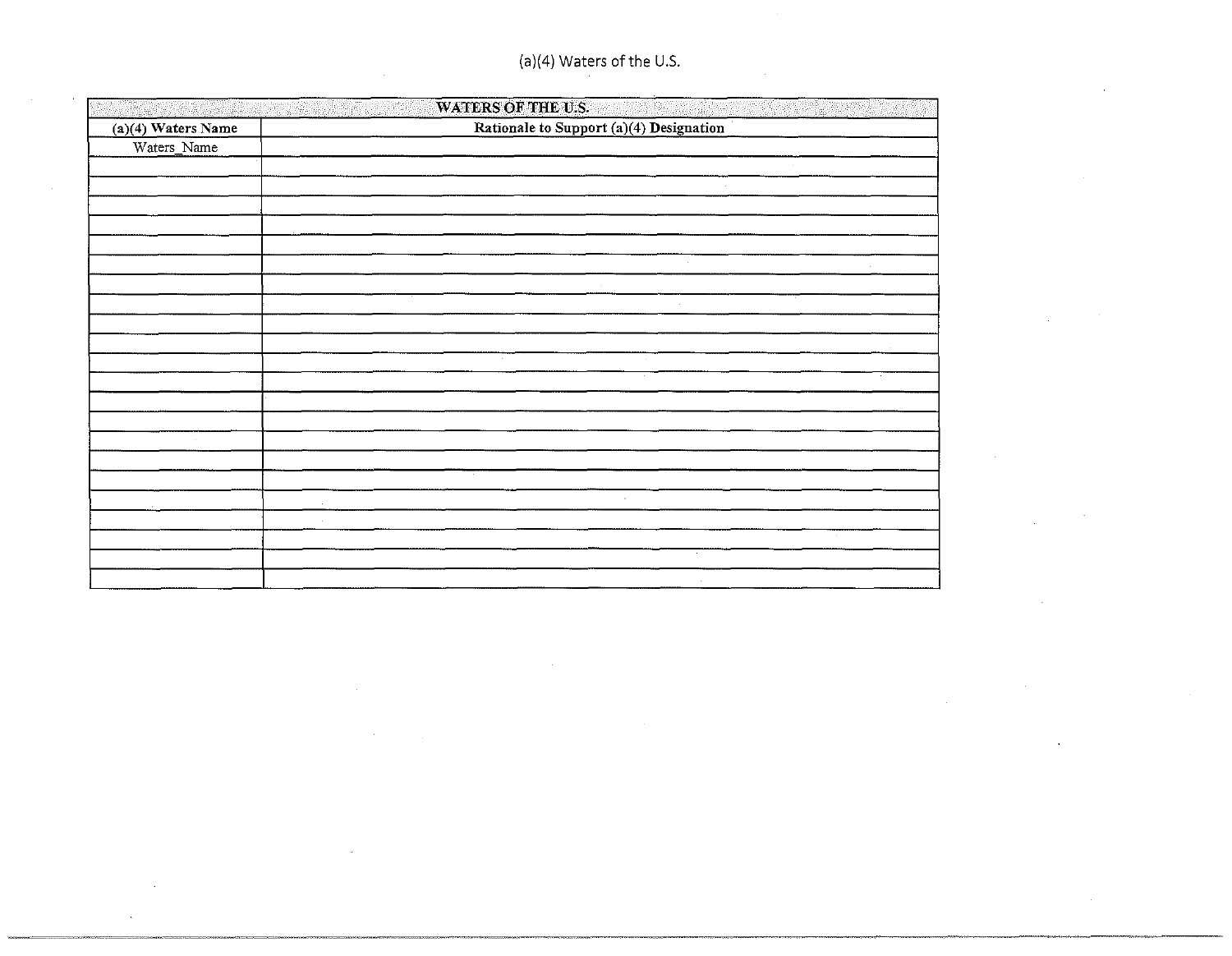# (a)(S) Waters of the U.S.

|                      |                    |                                                                                            | <b>WATERS OF THE U.S.</b>                                     |                         |                                                                                                                                                                                                                     |
|----------------------|--------------------|--------------------------------------------------------------------------------------------|---------------------------------------------------------------|-------------------------|---------------------------------------------------------------------------------------------------------------------------------------------------------------------------------------------------------------------|
| $(a)(5)$ Waters Name | <b>Flow Regime</b> | Limits (boundaries) of Water Name to<br>Jurisdiction (use<br>indicator(s) to the<br>right) | $(a)(1)-(a)(3)$<br>which this<br>(a)(5)<br>Tributary<br>Flows | <b>Tributary Breaks</b> | Rationale for (a)(5) Designation and Additional Discussion. (Identify flowpath<br>to (a)(1)-(a)(3) water or attach map identifying the flowpath, explain any<br>breaks or flow through excluded/NJD features, etc.) |
| Waters Name          |                    |                                                                                            |                                                               |                         |                                                                                                                                                                                                                     |
|                      |                    |                                                                                            |                                                               |                         |                                                                                                                                                                                                                     |
|                      |                    |                                                                                            |                                                               |                         |                                                                                                                                                                                                                     |
|                      |                    |                                                                                            |                                                               |                         |                                                                                                                                                                                                                     |
|                      |                    |                                                                                            |                                                               |                         |                                                                                                                                                                                                                     |
|                      |                    |                                                                                            |                                                               |                         |                                                                                                                                                                                                                     |
|                      |                    |                                                                                            |                                                               |                         |                                                                                                                                                                                                                     |
|                      |                    |                                                                                            |                                                               |                         |                                                                                                                                                                                                                     |
|                      |                    |                                                                                            |                                                               |                         |                                                                                                                                                                                                                     |
|                      |                    |                                                                                            |                                                               |                         |                                                                                                                                                                                                                     |
|                      |                    |                                                                                            |                                                               |                         |                                                                                                                                                                                                                     |
|                      |                    |                                                                                            |                                                               |                         |                                                                                                                                                                                                                     |
|                      |                    |                                                                                            |                                                               |                         |                                                                                                                                                                                                                     |
|                      |                    |                                                                                            |                                                               |                         |                                                                                                                                                                                                                     |
|                      |                    |                                                                                            |                                                               |                         |                                                                                                                                                                                                                     |
|                      | $\sim$             |                                                                                            |                                                               |                         |                                                                                                                                                                                                                     |
|                      |                    |                                                                                            | $\mathbf{M}^{\text{max}}$ and                                 |                         |                                                                                                                                                                                                                     |
|                      |                    |                                                                                            |                                                               |                         |                                                                                                                                                                                                                     |
|                      |                    |                                                                                            |                                                               |                         |                                                                                                                                                                                                                     |
|                      |                    |                                                                                            |                                                               |                         |                                                                                                                                                                                                                     |

 $\sim$ 

 $\sigma$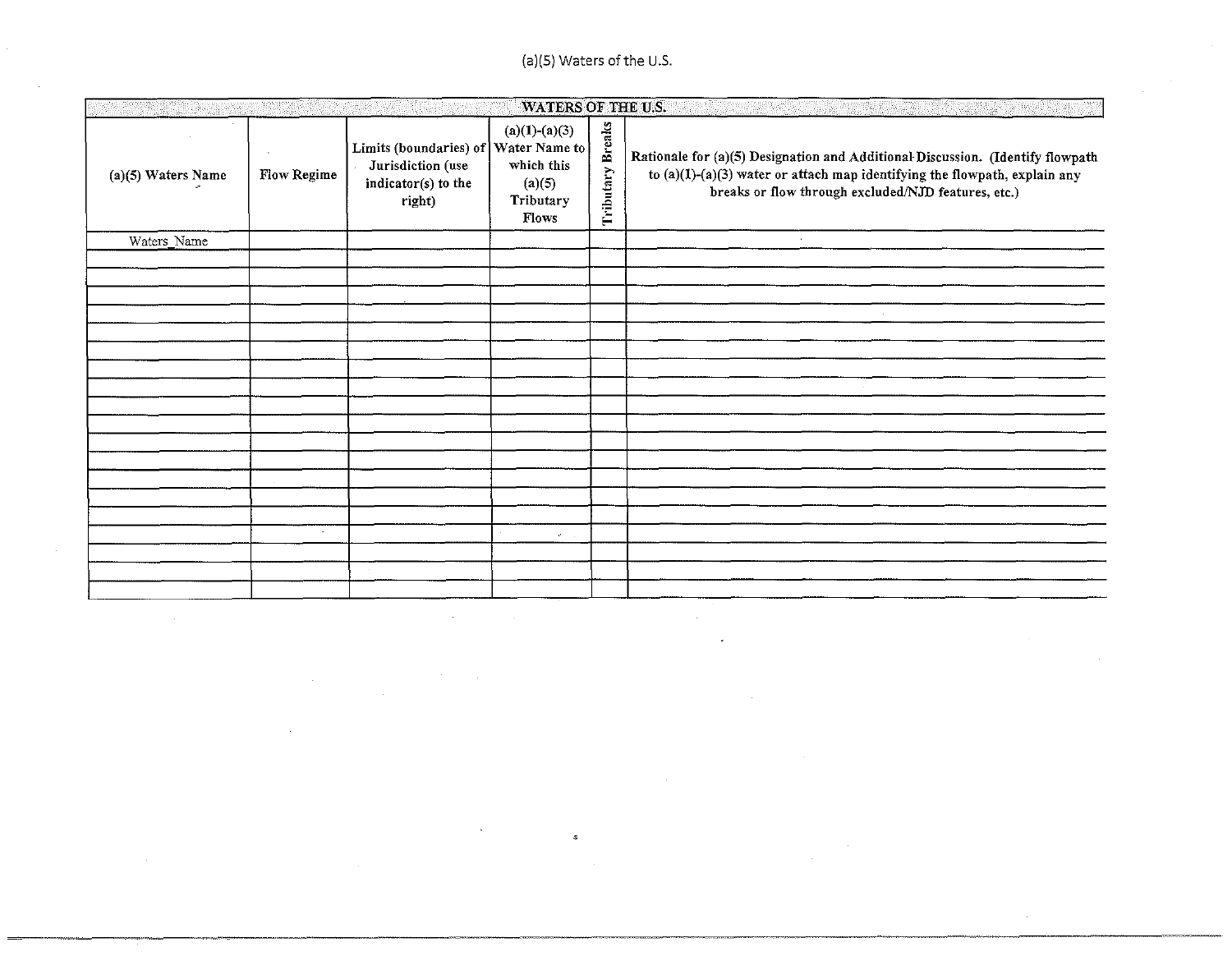## (a)(6) Waters of the U.S.

 $\sim$ 

|                      |                    |                                   | <b>WATERS OF THE U.S.</b>                                                         |                                                                        |                                                                                                                                                                                                                              |
|----------------------|--------------------|-----------------------------------|-----------------------------------------------------------------------------------|------------------------------------------------------------------------|------------------------------------------------------------------------------------------------------------------------------------------------------------------------------------------------------------------------------|
| $(a)(6)$ Waters Name | Adjacency Criteria | Present<br>for $(a)(6)$<br>Water? | OHWM Limits (boundaries) of<br>Jurisdiction (use<br>indicator(s) to the<br>right) | $(a)(1)-(a)(5)$<br>Water Name to<br>which this<br>Water is<br>Adjacent | Rationale for (a)(6) Designation and Additional Discussion. (Explain how 100-<br>year floodplain was determined, if required, whether this water part of a<br>mosaic, whether this water extends beyond the threshold, etc.) |
|                      |                    |                                   |                                                                                   |                                                                        |                                                                                                                                                                                                                              |
|                      |                    |                                   |                                                                                   |                                                                        |                                                                                                                                                                                                                              |
|                      |                    |                                   |                                                                                   |                                                                        |                                                                                                                                                                                                                              |
|                      |                    |                                   |                                                                                   |                                                                        |                                                                                                                                                                                                                              |
|                      |                    |                                   |                                                                                   |                                                                        |                                                                                                                                                                                                                              |
|                      |                    |                                   |                                                                                   |                                                                        |                                                                                                                                                                                                                              |
|                      |                    |                                   |                                                                                   |                                                                        |                                                                                                                                                                                                                              |
|                      |                    |                                   |                                                                                   |                                                                        |                                                                                                                                                                                                                              |
|                      |                    |                                   |                                                                                   |                                                                        |                                                                                                                                                                                                                              |
|                      |                    |                                   |                                                                                   |                                                                        |                                                                                                                                                                                                                              |
|                      |                    |                                   |                                                                                   |                                                                        |                                                                                                                                                                                                                              |
|                      |                    |                                   |                                                                                   |                                                                        |                                                                                                                                                                                                                              |
|                      |                    |                                   |                                                                                   |                                                                        |                                                                                                                                                                                                                              |
|                      |                    |                                   |                                                                                   |                                                                        | $\sim$                                                                                                                                                                                                                       |
|                      |                    |                                   |                                                                                   |                                                                        |                                                                                                                                                                                                                              |
|                      |                    |                                   |                                                                                   |                                                                        |                                                                                                                                                                                                                              |
|                      |                    |                                   |                                                                                   |                                                                        |                                                                                                                                                                                                                              |
|                      |                    |                                   |                                                                                   |                                                                        |                                                                                                                                                                                                                              |
|                      |                    |                                   |                                                                                   |                                                                        |                                                                                                                                                                                                                              |
| $\sim 10^{-11}$      |                    |                                   |                                                                                   |                                                                        |                                                                                                                                                                                                                              |
|                      |                    |                                   |                                                                                   |                                                                        |                                                                                                                                                                                                                              |
|                      |                    |                                   |                                                                                   |                                                                        |                                                                                                                                                                                                                              |

÷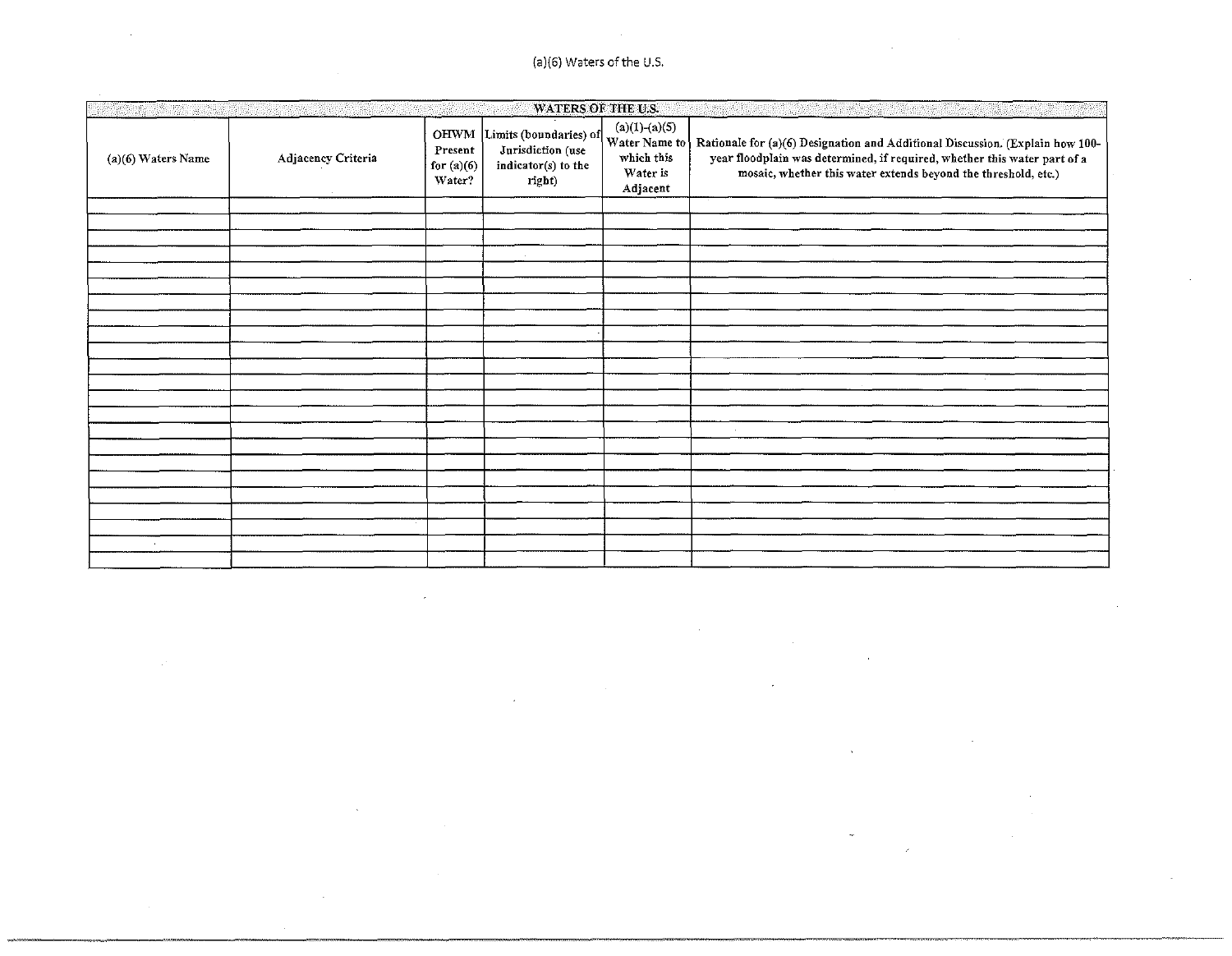#### (a)(7) Waters of the U.S.

 $\mathcal{L}_{\mathrm{eff}}$ 

|                     |                    |                |                                                                                 |                                                                                 | WATERS OF THE U.S.                                                                                                                                                                                           |                                                   |                                                                                                           |
|---------------------|--------------------|----------------|---------------------------------------------------------------------------------|---------------------------------------------------------------------------------|--------------------------------------------------------------------------------------------------------------------------------------------------------------------------------------------------------------|---------------------------------------------------|-----------------------------------------------------------------------------------------------------------|
| <b>SPOE</b><br>Name | (a)(7) Waters Name | Waters Subtype | $(a)(1)-(a)(3)$ Water<br>Name to which this<br>Water has a<br>Significant Nexus | Were other<br>Similarly<br><b>Situated Waters</b><br>Aggregated in<br>the SPOE? | Functions of the Waters<br>(Individual or Similarly<br>Situated) that Contribute to<br>the Chemical, Physical, or<br>Biological Integrity of the<br>$(a)(1)-(a)(3)$ Water (use<br>indicator(s) to the right) | $\sim 10^{-1}$<br>Significant Nexus Determination | Geographically<br>and Physically<br>Adjacent Waters<br>per (a)(6) But<br>Subject to 33 USC<br>1344(f)(1)? |
|                     | Waters Name        |                |                                                                                 |                                                                                 |                                                                                                                                                                                                              |                                                   |                                                                                                           |
|                     |                    |                |                                                                                 |                                                                                 |                                                                                                                                                                                                              |                                                   |                                                                                                           |
|                     |                    |                |                                                                                 |                                                                                 |                                                                                                                                                                                                              |                                                   |                                                                                                           |
|                     |                    |                |                                                                                 |                                                                                 |                                                                                                                                                                                                              |                                                   |                                                                                                           |
|                     |                    |                |                                                                                 |                                                                                 |                                                                                                                                                                                                              |                                                   |                                                                                                           |
|                     |                    |                |                                                                                 |                                                                                 |                                                                                                                                                                                                              |                                                   |                                                                                                           |
|                     |                    |                |                                                                                 |                                                                                 |                                                                                                                                                                                                              |                                                   |                                                                                                           |
|                     |                    |                |                                                                                 |                                                                                 |                                                                                                                                                                                                              |                                                   |                                                                                                           |
|                     |                    | $\sim$         |                                                                                 |                                                                                 |                                                                                                                                                                                                              |                                                   |                                                                                                           |
|                     |                    |                | $\sim$                                                                          |                                                                                 |                                                                                                                                                                                                              |                                                   |                                                                                                           |
|                     |                    |                |                                                                                 |                                                                                 |                                                                                                                                                                                                              |                                                   |                                                                                                           |
|                     |                    |                |                                                                                 |                                                                                 |                                                                                                                                                                                                              |                                                   |                                                                                                           |
|                     |                    |                |                                                                                 |                                                                                 |                                                                                                                                                                                                              |                                                   |                                                                                                           |
|                     |                    |                |                                                                                 |                                                                                 |                                                                                                                                                                                                              |                                                   |                                                                                                           |
|                     |                    |                |                                                                                 |                                                                                 |                                                                                                                                                                                                              |                                                   |                                                                                                           |
|                     |                    |                |                                                                                 |                                                                                 |                                                                                                                                                                                                              |                                                   |                                                                                                           |
|                     |                    |                |                                                                                 |                                                                                 |                                                                                                                                                                                                              |                                                   |                                                                                                           |
|                     |                    |                |                                                                                 |                                                                                 |                                                                                                                                                                                                              |                                                   |                                                                                                           |
|                     |                    |                |                                                                                 |                                                                                 |                                                                                                                                                                                                              |                                                   |                                                                                                           |
|                     |                    |                |                                                                                 |                                                                                 |                                                                                                                                                                                                              |                                                   |                                                                                                           |
|                     |                    |                |                                                                                 |                                                                                 |                                                                                                                                                                                                              |                                                   |                                                                                                           |
|                     |                    |                |                                                                                 |                                                                                 |                                                                                                                                                                                                              |                                                   |                                                                                                           |
|                     |                    |                |                                                                                 |                                                                                 |                                                                                                                                                                                                              |                                                   |                                                                                                           |

 $\overline{\phantom{a}}$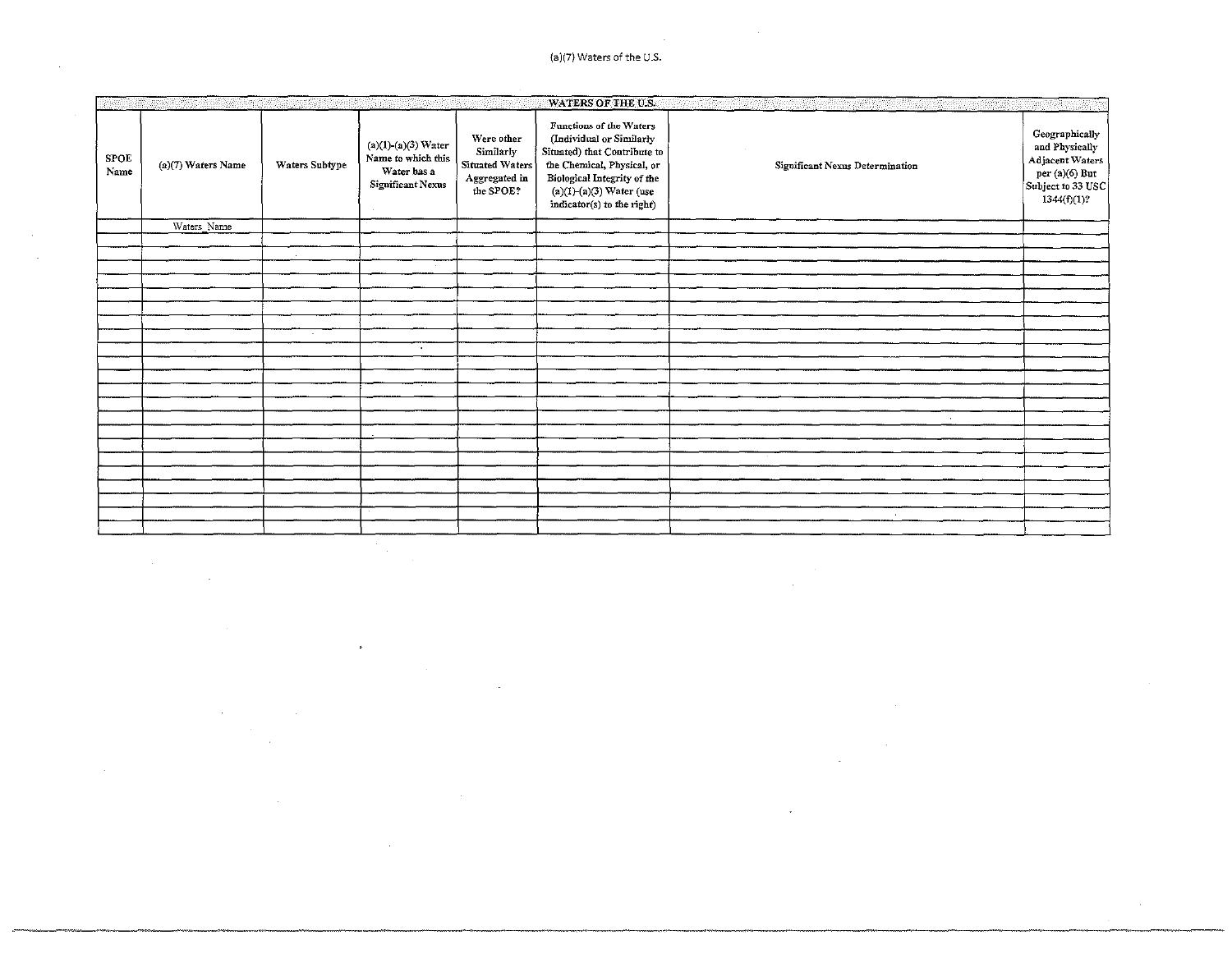#### (a)(8) Waters of the U.S.

|                     | <b>Language Constitution</b> |                                                                                          |                                                                         |                           |                   |                                                                              | WATERS OF THE U.S.                                                          |                                                                                                                                                                                                              |                                 |                                                                                                                     |
|---------------------|------------------------------|------------------------------------------------------------------------------------------|-------------------------------------------------------------------------|---------------------------|-------------------|------------------------------------------------------------------------------|-----------------------------------------------------------------------------|--------------------------------------------------------------------------------------------------------------------------------------------------------------------------------------------------------------|---------------------------------|---------------------------------------------------------------------------------------------------------------------|
| <b>SPOE</b><br>Name | (a)(8) Waters Name           | $(a)(1)$ $(a)(3)$ Water<br>Name to which this<br>Water has a<br><b>Significant Nexus</b> | Measured<br>from<br>OHWM or $\left  \text{for } (a)(8) \right $<br>HTL? | OHWM<br>Present<br>Water? | $(a)(3)$ Criteria | Limits (boundaries)<br>of Jurisdiction (use<br>indicator(s) to the<br>right) | Were Any<br>Waters<br>${\bf Determined}$<br>to be<br>Similarly<br>Situated? | Functions of the Waters<br>(Individual or Similarly<br>Situated) that Contribute to<br>the Chemical, Physical, or<br>Biological Integrity of the<br>$(a)(1)-(a)(3)$ Water (use<br>indicator(s) to the right) | Significant Nexus Determination | Geographically<br>and Physically<br><b>Adjacent Waters</b><br>per (a)(6) But<br>Subject to 33 USC<br>$1344(f)(1)$ ? |
|                     | Waters Name                  |                                                                                          |                                                                         |                           |                   |                                                                              |                                                                             |                                                                                                                                                                                                              |                                 |                                                                                                                     |
|                     |                              |                                                                                          |                                                                         |                           |                   |                                                                              |                                                                             |                                                                                                                                                                                                              |                                 |                                                                                                                     |
|                     |                              |                                                                                          |                                                                         |                           |                   |                                                                              |                                                                             |                                                                                                                                                                                                              |                                 |                                                                                                                     |
|                     |                              |                                                                                          |                                                                         |                           |                   |                                                                              |                                                                             |                                                                                                                                                                                                              |                                 |                                                                                                                     |
|                     |                              |                                                                                          |                                                                         |                           |                   |                                                                              |                                                                             |                                                                                                                                                                                                              |                                 |                                                                                                                     |
|                     |                              | <b>College</b>                                                                           |                                                                         |                           |                   |                                                                              |                                                                             |                                                                                                                                                                                                              |                                 |                                                                                                                     |
|                     |                              |                                                                                          |                                                                         |                           |                   |                                                                              |                                                                             |                                                                                                                                                                                                              |                                 |                                                                                                                     |
|                     |                              |                                                                                          |                                                                         |                           |                   |                                                                              |                                                                             |                                                                                                                                                                                                              | $\sim 10^{-11}$                 |                                                                                                                     |
|                     |                              |                                                                                          |                                                                         |                           |                   |                                                                              |                                                                             |                                                                                                                                                                                                              |                                 |                                                                                                                     |
|                     |                              |                                                                                          |                                                                         |                           |                   |                                                                              |                                                                             |                                                                                                                                                                                                              |                                 |                                                                                                                     |
|                     |                              |                                                                                          |                                                                         |                           |                   |                                                                              |                                                                             |                                                                                                                                                                                                              |                                 |                                                                                                                     |
|                     |                              |                                                                                          |                                                                         |                           |                   |                                                                              |                                                                             |                                                                                                                                                                                                              |                                 | $\sim$                                                                                                              |
|                     |                              |                                                                                          |                                                                         |                           |                   |                                                                              |                                                                             |                                                                                                                                                                                                              |                                 |                                                                                                                     |
|                     |                              | <b>Contract</b>                                                                          |                                                                         |                           |                   |                                                                              |                                                                             |                                                                                                                                                                                                              |                                 |                                                                                                                     |
|                     |                              |                                                                                          |                                                                         |                           |                   |                                                                              |                                                                             |                                                                                                                                                                                                              |                                 |                                                                                                                     |
|                     |                              |                                                                                          |                                                                         |                           |                   |                                                                              |                                                                             |                                                                                                                                                                                                              |                                 |                                                                                                                     |
|                     |                              |                                                                                          |                                                                         |                           |                   |                                                                              |                                                                             |                                                                                                                                                                                                              |                                 |                                                                                                                     |
|                     |                              |                                                                                          |                                                                         |                           | $\sim$            |                                                                              |                                                                             |                                                                                                                                                                                                              |                                 |                                                                                                                     |
|                     |                              |                                                                                          |                                                                         |                           |                   |                                                                              |                                                                             |                                                                                                                                                                                                              |                                 |                                                                                                                     |
|                     |                              |                                                                                          |                                                                         |                           |                   |                                                                              |                                                                             |                                                                                                                                                                                                              |                                 |                                                                                                                     |
|                     |                              |                                                                                          |                                                                         |                           |                   |                                                                              |                                                                             |                                                                                                                                                                                                              |                                 |                                                                                                                     |
|                     |                              |                                                                                          |                                                                         |                           |                   |                                                                              |                                                                             |                                                                                                                                                                                                              |                                 |                                                                                                                     |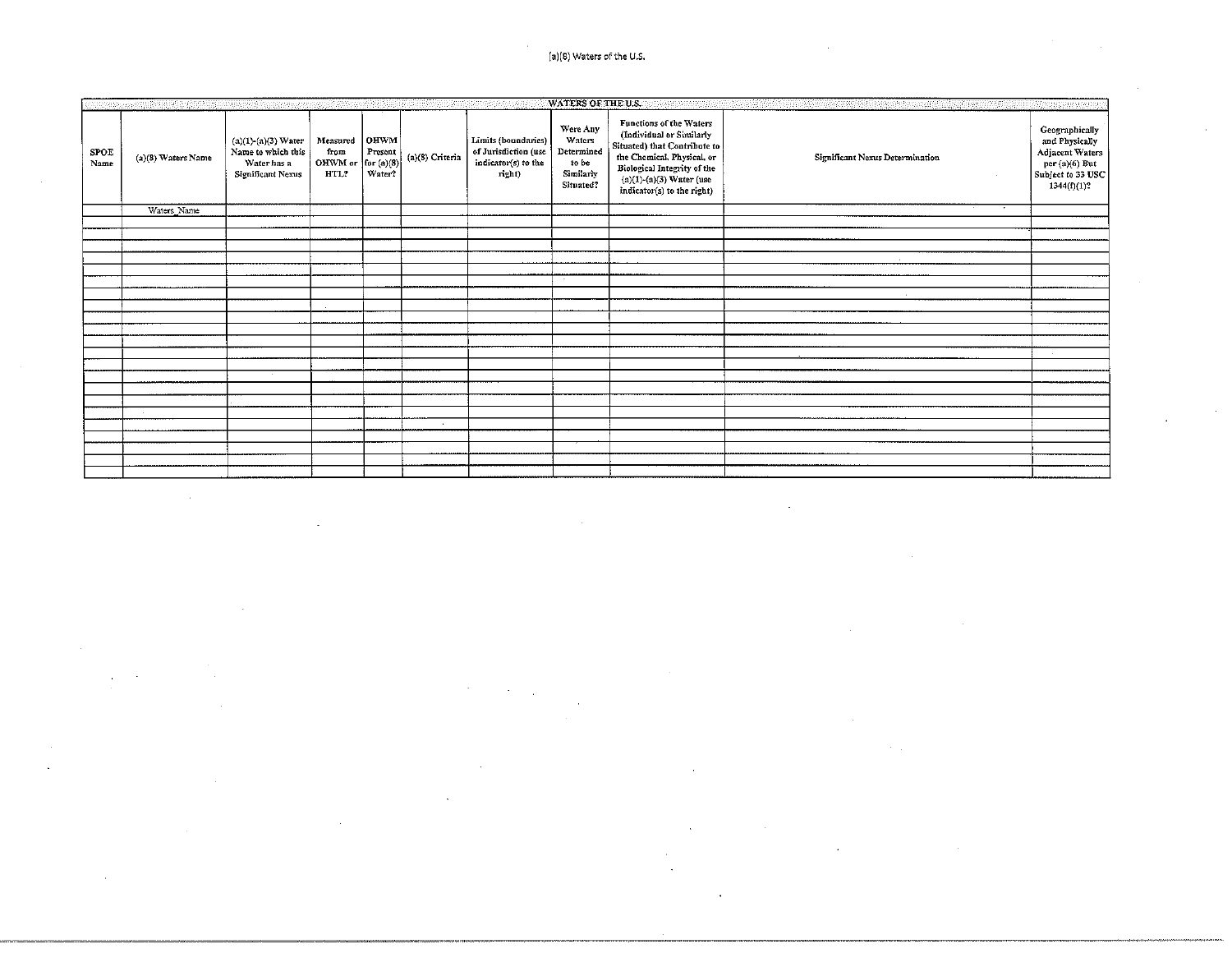#### NonWaters, No Significant Nexus

 $\sim$ 

|              |                                    |                | angan nagara barang di nagara sa nagaran                                                                 |                                              |                                                  | NONWATERS, NO SIGNIFICANT NEXUS                                                        |                                            |                                                       | <u>avanas verdav</u>                                                                                                                                           |
|--------------|------------------------------------|----------------|----------------------------------------------------------------------------------------------------------|----------------------------------------------|--------------------------------------------------|----------------------------------------------------------------------------------------|--------------------------------------------|-------------------------------------------------------|----------------------------------------------------------------------------------------------------------------------------------------------------------------|
| SPOE<br>Name | $Non-(a)(7)/(a)(8)$ Waters<br>Name | Waters Subtype | (a)(1)-(a)(3) Water<br>Name to which this Measured from<br>Water DOES NOT<br>have a Significant<br>Nexus | OHWM or<br>HTL (for Non-<br>$(a)(3)$ Water)? | OHWM<br>Present (for<br>Non- $(a)(3)$<br>Water)? | Limits (boundaries) Were Any Waters<br>of Waters (use<br>indicator(s) to the<br>right) | Determined to be<br>Similarly<br>Situated? | Functions Assessed (use<br>indicator(s) to the right) | Basis for Determination that the Functions DO NOT Contribute Significantly<br>to the Chemical, Physical, or Biological Integrity of the $(a)(1)-(a)(3)$ Water. |
|              | Waters Name                        |                |                                                                                                          |                                              |                                                  |                                                                                        |                                            |                                                       |                                                                                                                                                                |
|              |                                    |                |                                                                                                          |                                              |                                                  |                                                                                        |                                            |                                                       |                                                                                                                                                                |
|              |                                    |                |                                                                                                          |                                              |                                                  |                                                                                        |                                            |                                                       |                                                                                                                                                                |
|              |                                    |                |                                                                                                          |                                              |                                                  |                                                                                        |                                            |                                                       |                                                                                                                                                                |
|              |                                    |                |                                                                                                          |                                              |                                                  |                                                                                        |                                            |                                                       |                                                                                                                                                                |
|              |                                    |                |                                                                                                          |                                              |                                                  |                                                                                        |                                            |                                                       |                                                                                                                                                                |
|              |                                    |                |                                                                                                          |                                              |                                                  |                                                                                        |                                            |                                                       |                                                                                                                                                                |
|              |                                    |                |                                                                                                          |                                              |                                                  |                                                                                        |                                            |                                                       |                                                                                                                                                                |
|              |                                    |                |                                                                                                          |                                              |                                                  |                                                                                        |                                            |                                                       |                                                                                                                                                                |
|              |                                    |                |                                                                                                          |                                              |                                                  |                                                                                        |                                            |                                                       |                                                                                                                                                                |
|              |                                    |                |                                                                                                          |                                              |                                                  |                                                                                        |                                            |                                                       |                                                                                                                                                                |
|              |                                    |                |                                                                                                          |                                              |                                                  |                                                                                        |                                            |                                                       |                                                                                                                                                                |
|              |                                    |                |                                                                                                          |                                              |                                                  |                                                                                        |                                            |                                                       |                                                                                                                                                                |
|              |                                    |                |                                                                                                          |                                              |                                                  |                                                                                        |                                            |                                                       |                                                                                                                                                                |
|              |                                    |                |                                                                                                          |                                              |                                                  |                                                                                        |                                            |                                                       |                                                                                                                                                                |
|              |                                    |                |                                                                                                          |                                              |                                                  |                                                                                        |                                            |                                                       |                                                                                                                                                                |
|              |                                    |                |                                                                                                          |                                              |                                                  |                                                                                        |                                            |                                                       |                                                                                                                                                                |
|              | <b>Contract Contract Contract</b>  |                |                                                                                                          |                                              |                                                  |                                                                                        |                                            |                                                       |                                                                                                                                                                |
|              |                                    |                |                                                                                                          |                                              |                                                  |                                                                                        |                                            |                                                       |                                                                                                                                                                |
|              |                                    |                |                                                                                                          |                                              |                                                  |                                                                                        |                                            |                                                       |                                                                                                                                                                |
|              |                                    | $\sim$         |                                                                                                          |                                              |                                                  |                                                                                        |                                            |                                                       |                                                                                                                                                                |
|              |                                    |                |                                                                                                          |                                              |                                                  |                                                                                        |                                            |                                                       |                                                                                                                                                                |
|              |                                    |                |                                                                                                          |                                              |                                                  |                                                                                        |                                            |                                                       |                                                                                                                                                                |

 $\mathcal{A}$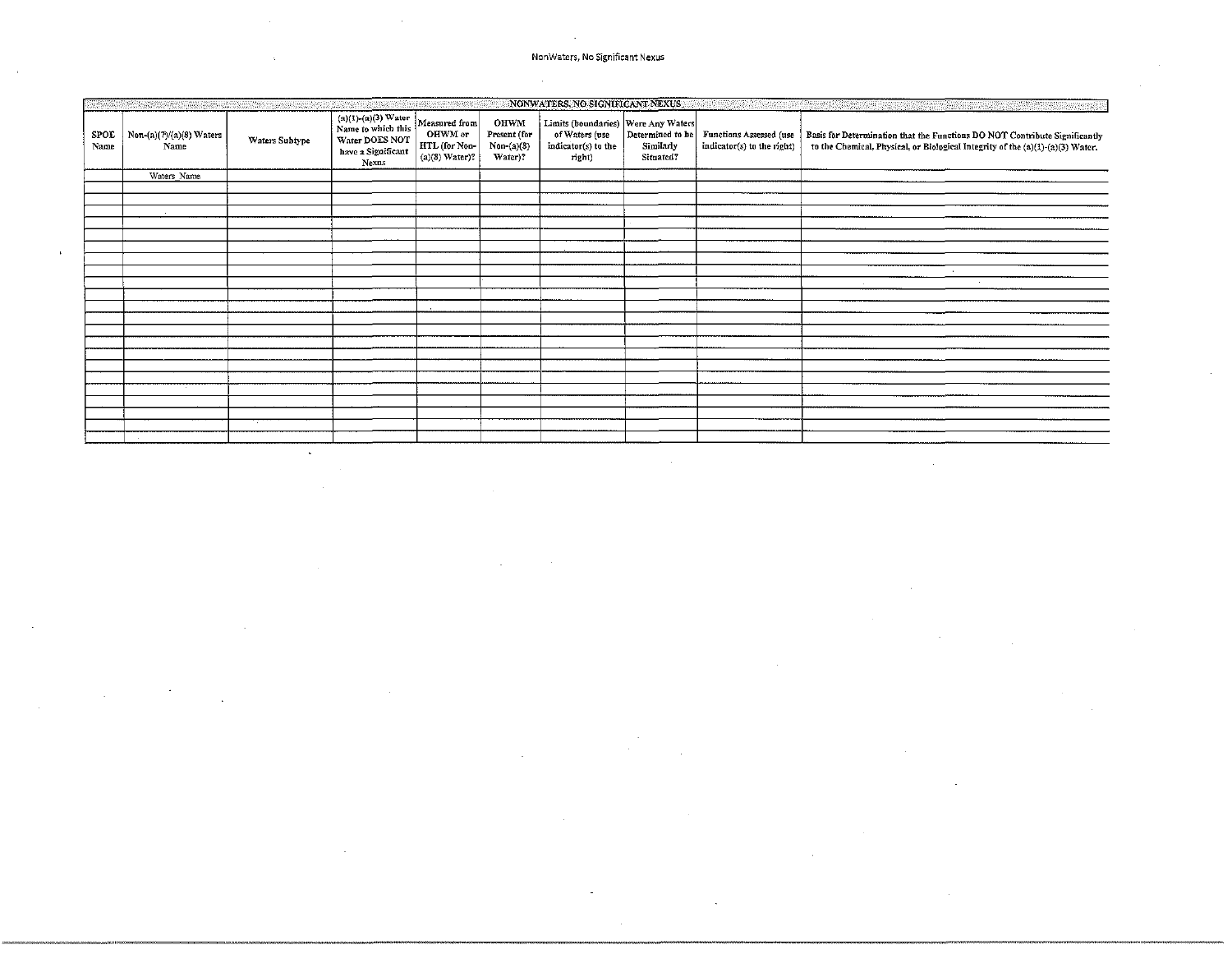|                                           |                                                                                                    | <b>EXCLUDED WATERS OR FEATURES</b>                                                                                                                                                                                                                                                    |
|-------------------------------------------|----------------------------------------------------------------------------------------------------|---------------------------------------------------------------------------------------------------------------------------------------------------------------------------------------------------------------------------------------------------------------------------------------|
| (b) Excluded<br><b>Feature/Water Name</b> | (b) Exclusion Criteria                                                                             | Rationale for (b) Excluded feature and Additional Discussion.                                                                                                                                                                                                                         |
| HQR-2018-00386-LRN-S1                     | $(b)(4)(vi)$ Erosional<br>features/non-wetland<br>swales/lawfully constructed<br>grassed waterways | Based on a field review and further investigation, this feature meets the criteria for exclusion per (b)(4)(vi),<br>erosional features, because it lacks the physical characteristics of bed and bank that are required to meet the<br>defintion of a tributary per 33 C.F.R 328.3    |
| HQR-2018-00386-LRN-S2                     | $(b)(4)(vi)$ Erosional<br>features/non-wetland<br>swales/lawfully constructed<br>grassed waterways | Based on a field review and further investigation, this feature meets the criteria for exclusion per $(b)(4)(vi)$ ,<br>erosional features, because it lacks the physical characteristics of bed and bank that are required to meet the<br>defintion of a tributary per 33 C.F.R 328.3 |
|                                           |                                                                                                    |                                                                                                                                                                                                                                                                                       |
|                                           |                                                                                                    |                                                                                                                                                                                                                                                                                       |
|                                           |                                                                                                    |                                                                                                                                                                                                                                                                                       |
|                                           |                                                                                                    |                                                                                                                                                                                                                                                                                       |
|                                           |                                                                                                    |                                                                                                                                                                                                                                                                                       |
|                                           |                                                                                                    |                                                                                                                                                                                                                                                                                       |
|                                           |                                                                                                    |                                                                                                                                                                                                                                                                                       |
|                                           |                                                                                                    |                                                                                                                                                                                                                                                                                       |
|                                           |                                                                                                    |                                                                                                                                                                                                                                                                                       |
|                                           |                                                                                                    |                                                                                                                                                                                                                                                                                       |
|                                           |                                                                                                    |                                                                                                                                                                                                                                                                                       |
|                                           |                                                                                                    |                                                                                                                                                                                                                                                                                       |
|                                           |                                                                                                    |                                                                                                                                                                                                                                                                                       |
|                                           |                                                                                                    |                                                                                                                                                                                                                                                                                       |
|                                           |                                                                                                    |                                                                                                                                                                                                                                                                                       |
|                                           |                                                                                                    |                                                                                                                                                                                                                                                                                       |
|                                           |                                                                                                    |                                                                                                                                                                                                                                                                                       |
|                                           |                                                                                                    |                                                                                                                                                                                                                                                                                       |